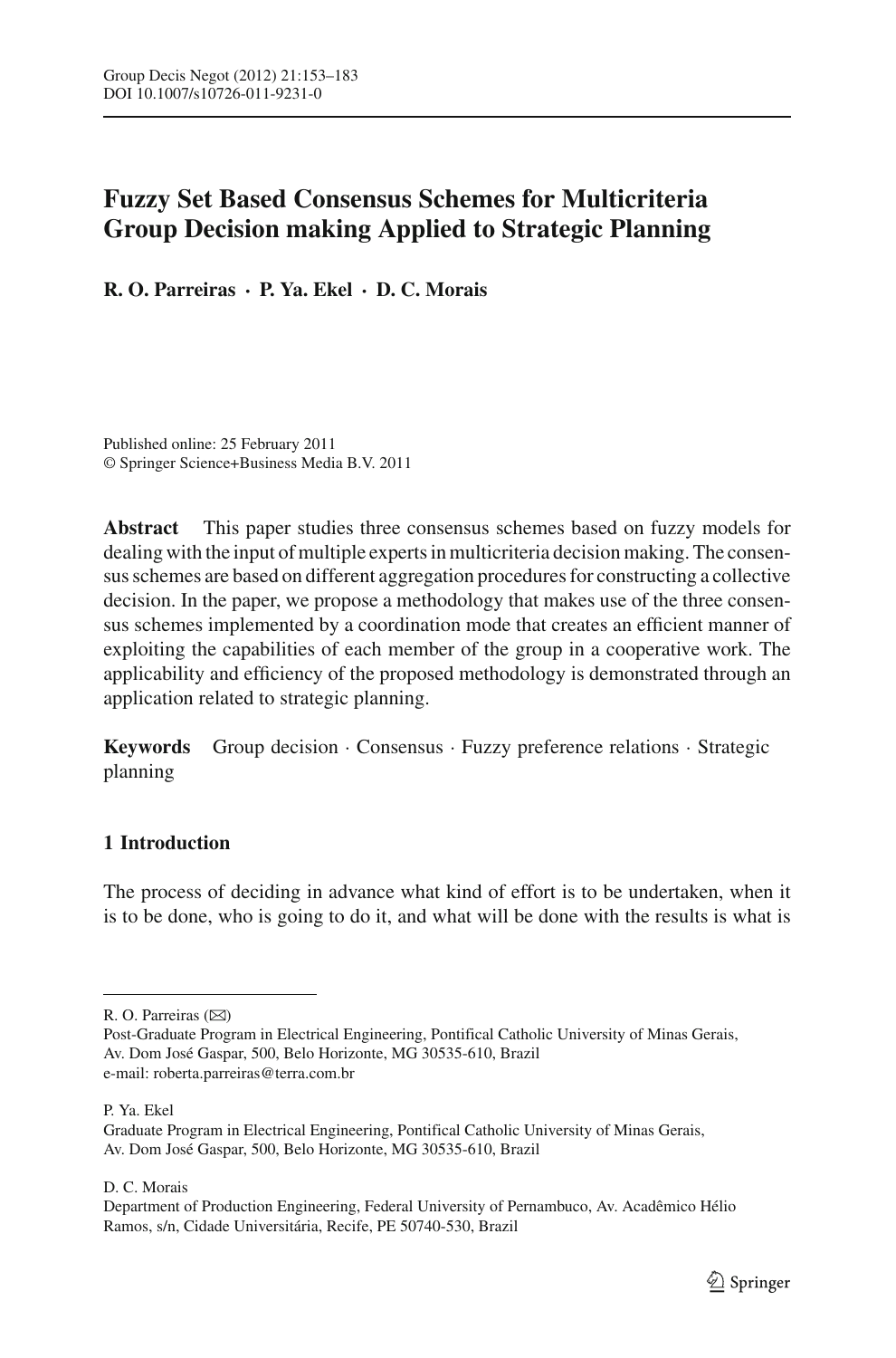called strategic planning [\(Steiner 1979](#page-30-0)). In other words, it is the process of deciding on the objectives of the organization, on changes in those objectives, on the resources used to obtain these objectives. This type of decision process is the most important for the future of organization and is applicable to any situation as long as it is directly related to overall organizational purposes; it is future-oriented; it significantly involves uncontroll[able](#page-29-0) [environmental](#page-29-0) [forces](#page-29-0) [that](#page-29-0) [affect](#page-29-0) [organizational](#page-29-0) [performance](#page-29-0) [\(](#page-29-0)Kaplan and Norton [1996](#page-29-0)).

Decision making processes in organizational strategic planning are usually very complex and involve multiple factors. Several elements characterize these complex problems: (1) numerous complicated linkages among organizational and environmental elements, (2) dynamic and uncertain environments, (3) ambiguity of available information, (4) lack of complete information, and (5) conflicts concerning the outcomes of decisions among interested parties [\(Black and Boal 1994\)](#page-29-1).

According to [Ackoff](#page-29-2) [\(1969\)](#page-29-2), the longer the effect of a plan, the more difficult it is to reverse, the more strategic it is. In general, strategic planning is concerned with the longest period of time worth considering. In [Harrison](#page-29-3) [\(1995\)](#page-29-3), it is stated that strategic planning focuses on decision situations concerned with both internal and external environments of the organization, recognizes the concept and importance of positive acceptance from stakeholder groups, and accepts the inevitability of rapid change in a complex external environment.

Strategies actions can be proposed either by experts who work individually or by a group of experts who analyze a problem collectively. They are based on multiple and complex interactions between the actors of the process and usually count on the participation of various departments in the process of defining as well as executing a plan of actions. One of the main problems is to meet a consensus on the strategy to be followed. Thus, cooperation and collaboration within groups is critical to an organization's effectiveness.

According to [Phillips and Phillips](#page-30-1) [\(1993\)](#page-30-1), group work offers a multitude of advantages to an organization through sharing information, generating ideas, making decisions, and reviewing the effects of decisions. Ideally, the group will reach a "better" decision than an individual because the collective knowledge is typically greater than an individual's knowledge.

In real situations, when a set of experts takes part in the decision process, it is quite natural that, initially, their opinions disagree. In such a case, a consensual opinion must be constructed, taking into account the information provided by each decision-maker (DM). The literature on fuzzy methods and models for decision making under group settings presents procedures named consensus schemes, which consist of systematic discussion processes within the group (along with their appropriate aggregation procedures for generating collective decisions), implemented under the supervision of a moderator, with the intention of reducing the discordance among opinions [\(Herrera-Viedma et al. 2002;](#page-29-4) [Lu et al. 2007](#page-30-2); [Parreiras et al.](#page-30-3) [2010\)](#page-30-3). The moderator is supported by indices that reflect the current level of consensus among the experts and the level of concordance among any pair of opinions to supervise the discussion. The consensus index permits verifying whether the group has met an acceptable level of concordance. The concordance index can be used to identify the expert that is least concordant with the group so that he/she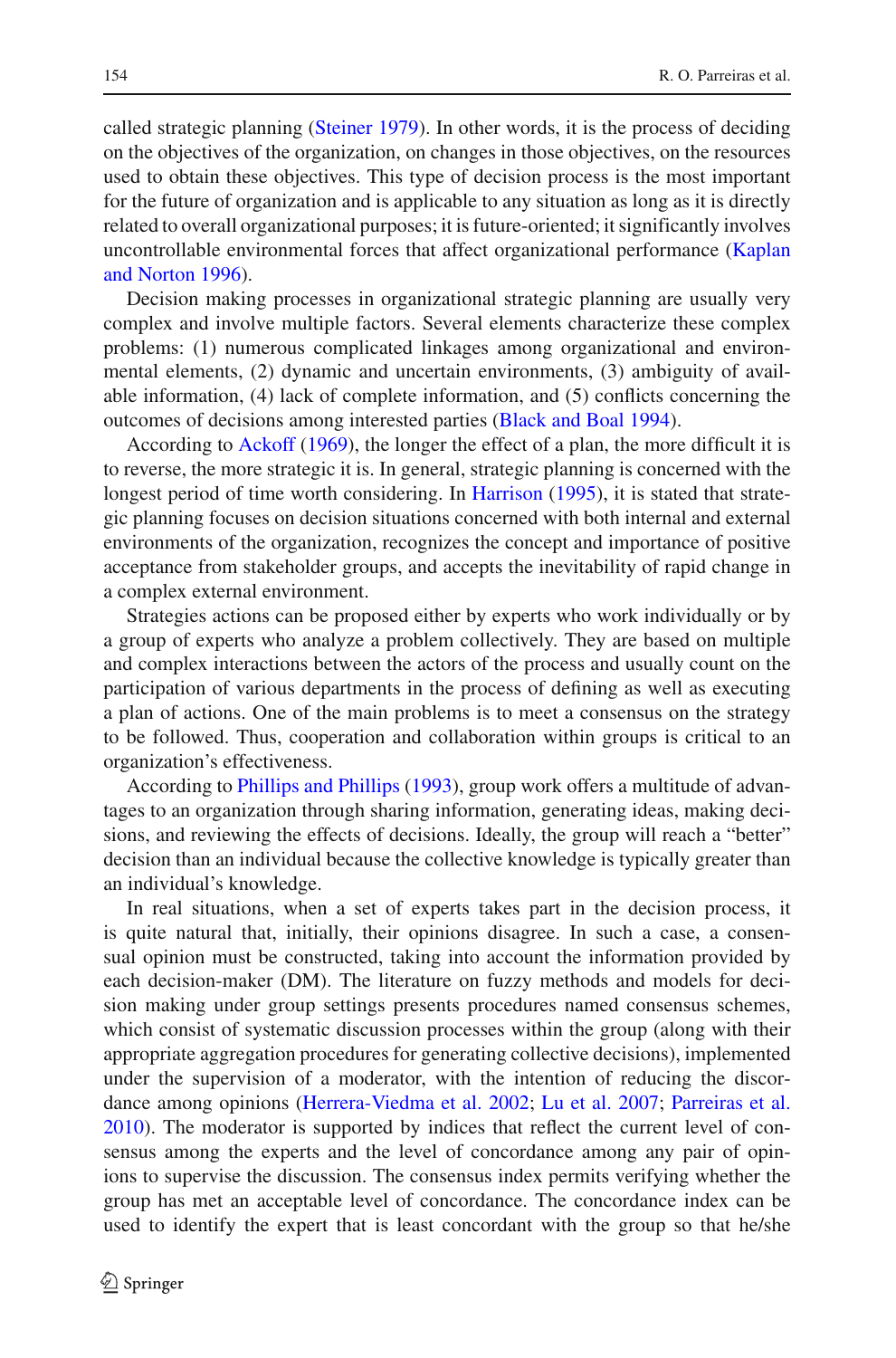can be invited to review his/her opinion or to clarify it to the remaining experts [\(Herrera-Viedma et al. 2002\)](#page-29-4).

Multicriteria decision problems under group settings involve diverse types of uncertainty, including [\(Lu et al. 2007\)](#page-30-2):

- the preference for alternatives: it is frequently impossible to evaluate precisely the preference level of one alternative over another or to precisely evaluate the performance of each alternative;
- the importance of each criterion: it is always complicated to evaluate the importance level of each criterion for the final decision.
- the decision-makers' role in the enterprise: it is difficult to assign a weight to the opinion of each expert;

The consideration of the uncertainty factor in constructing mathematical models serves as a means for increasing their adequacy and, as a result, the credibility and factual efficiency of the decisions based on their analysis. Fuzzy set theory [\(Zimmermann](#page-30-4) [1990;](#page-30-4) [Pedrycz and Gomide 1998\)](#page-30-5) provides an environment suitable to deal with diverse types of uncertainty. Particularly, the fuzzy preference relations have proved to be an expedient instrument for portraying uncertain preference judgments in the context of individual, as well as of group decision making [\(Herrera-Viedma et al. 2002](#page-29-4)).

In the present paper, a multicriteria decision method, based on fuzzy preference relations is extended in order to handle the input of multiple experts involved in a strategic planning. This extension is implemented with the use of three consensus schemes (being each one based on a different aggregation approach for constructing collective opinions) synergistically combined by a coordination mode that allows a more efficient manner of exploiting the capabilities of each expert. Here, the proposed methodology is applied for solving an enterprise strategic planning problems generated with the use of the Balanced Scorecard methodology [\(Kaplan and Norton 1996\)](#page-29-0) under a group environment.

The paper is organized as follows. A method of multicriteria analysis based on fuzzy preference relations is briefly explained in Sect. [2.](#page-2-0) Section [3](#page-6-0) presents three aggregation procedures for the analysis of group decision making problems. Section [4](#page-7-0) shows how to construct collective opinions on the basis of fuzzy models. Fuzzy concordance and fuzzy consensus measures which are utilized within the framework of different consensus schemes are shown in Sect. [5.](#page-10-0) In Sect. [6,](#page-14-0) we introduce a procedure to support the selection of aggregation strategies to implement the coordination mode appropriate to real-world problems and, in Sect. [7,](#page-17-0) a strategic planning problem is solved with the use of the proposed methodology. Finally, in Sect. [8](#page-28-0) we draw our conclusions.

#### <span id="page-2-0"></span>**2 Multicriteria Analysis Based on Fuzzy Preference Relations**

Assume we are given a finite and discrete set  $X = \{X_1, X_2, \ldots, X_n\}$  of alternatives, which are to be evaluated, compared, and/or ordered under the consideration of the criteria  $F_1, F_2, \ldots, F_q$ . In a fuzzy environment, the problem of decision making may be modeled as a pair  $\langle X, R \rangle$ , where  $R = \{R_1, R_2, \ldots, R_q\}$  is a set of fuzzy nonstrict preference relations [\(Orlovsky 1981;](#page-30-6) [Fodor and Roubens 1994](#page-29-5)).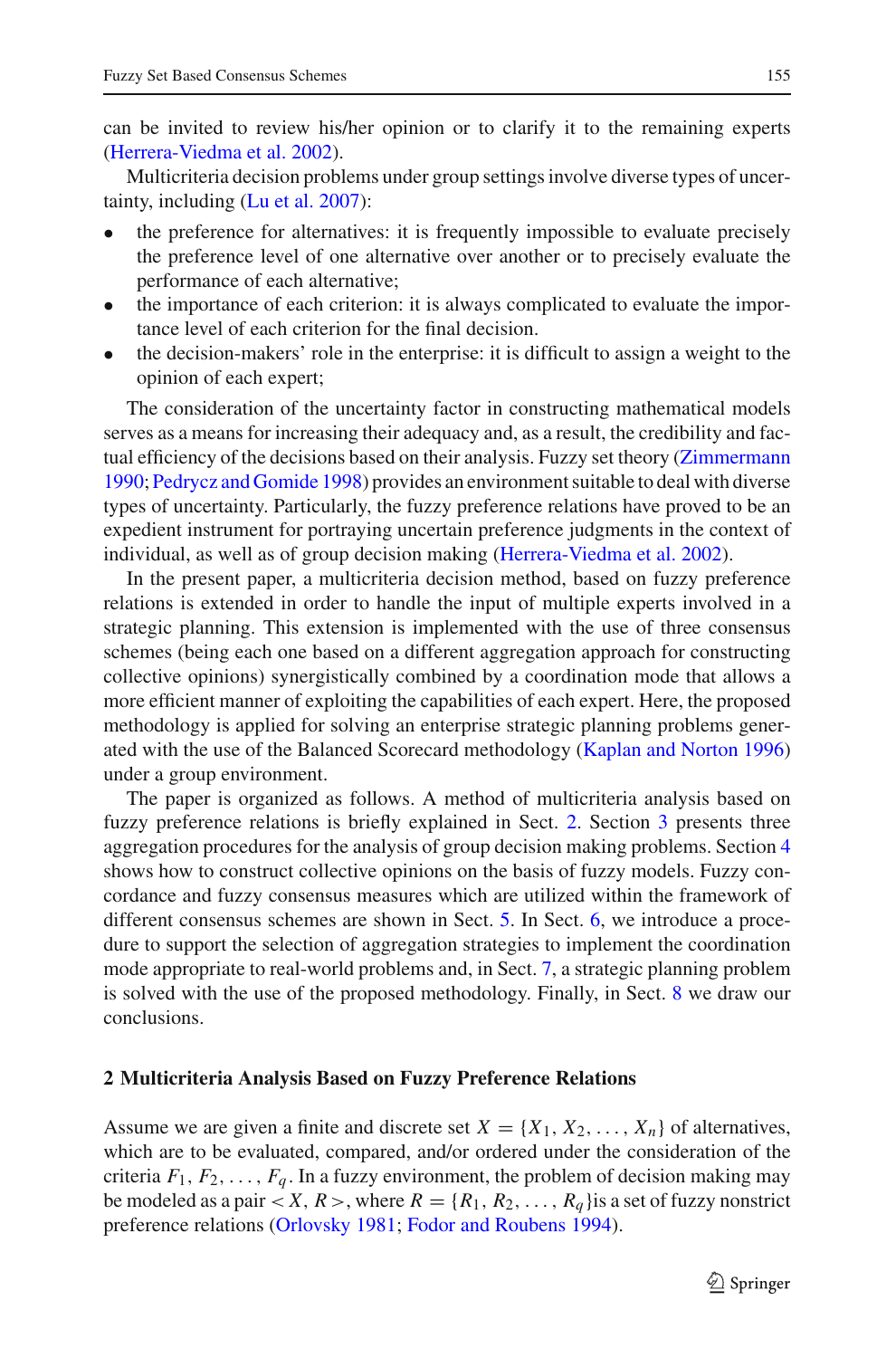A fuzzy nonstrict preference relation  $R_p$  is a fuzzy set with bi-dimensional membership function  $R_p(X_k, X_l) : X \times X \to [0, 1]$ . In essence, such relation associates with each ordered pair of elements  $(X_k, X_l)$  a number  $R_p(X_k, X_l)$  coming from the unit interval that reflects a degree to which  $X_k$  weakly dominates (or is at least as good as)  $X_l$ , when the criterion  $F_p$  is considered by a DM. A possible manner of representing  $R_p$  is by means of a square matrix of dimensions  $n \times n$ .

Here, we describe techniques for constructing and analyzing  $\langle X, R \rangle$  models as well as producing a ranking of all alternatives (from the most important to the least important) on their basis. The ranking is based on the level of membership of each alternative to a fuzzy nondominance set with an one-dimensional membership function  $ND(X_k) : X \to [0, 1]$  (which can be represented by means of a vector of dimension equal to *n*). The fuzzy nondominance set may be derived from a set *R* of fuzzy nonstrict preference relations, as it is described below.

When we consider the use of a fuzzy nonstrict preference relation to represent the preferences of a DM, the entries of each pairwise comparison matrix  $R_p$ ,  $p = 1, \ldots, q$ , may be directly or indirectly defined by a DM. For instance, in [Herrera-Viedma et al.](#page-29-4) [\(2002\)](#page-29-4), a DM can directly specify these entries or can provide the preferences using certain formats (multiplicative preference relations, utility values, and ordering of the alternatives) and, then, the supplied information is transformed to fuzzy preference relations, under adequate transformation functions. Here, as in [Ekel et al.](#page-29-6) [\(1998\)](#page-29-6), a natural way of constructing these matrices on the basis of fuzzy or linguistic estimates  $F_p(X_k)$ , specified by the experts, is utilized.

<span id="page-3-0"></span>In particular, let us consider a pair of alternatives  $X_k$  and  $X_l$  along with the fuzzy estimates  $\tilde{F}_p(X_k)$  and  $\tilde{F}_p(X_l)$ , corresponding to the evaluation of these alternatives from the point of view of the criterion  $F_p$ . Then, if the *p*th criterion is associated with maximization, the following elements of the matrix  $R_p$  can be constructed:

$$
R_p(X_k, X_l) = \sup_{\substack{X_k, X_l \in X \\ F_p(X_k) \ge F_p(X_l)}} \min \left\{ \tilde{F}_p(X_k), \tilde{F}_p(X_l) \right\},\tag{1}
$$

$$
R_p(X_l, X_k) = \sup_{\substack{X_k, X_l \in X \\ F_p(X_l) \ge F_p(X_k)}} \min \left\{ \tilde{F}_p(X_k), \tilde{F}_p(X_l) \right\}.
$$
 (2)

The application of [\(1\)](#page-3-0) and [\(2\)](#page-3-0) is associated with constructing the Cartesian product  $\tilde{F}_p(X_k) \times \tilde{F}_p(X_l)$  [whose](#page-30-4) [elements](#page-30-4) [are](#page-30-4) [defined](#page-30-4) [as](#page-30-4) [min](#page-30-4)  $\left\{ \tilde{F}_p(X_k), \tilde{F}_p(X_l) \right\}$  (Zimmer-mann [1990;](#page-30-4) [Pedrycz and Gomide 1998\)](#page-30-5). The availability of  $\tilde{F}_p(X_k) \times \tilde{F}_p(X_l)$  permits us to carry out the operation sup for the region  $F_p(X_k) \geq F_p(X_l)$  if we use [\(1\)](#page-3-0) or for the region  $F_p(X_l) \geq F_p(X_k)$  if we use [\(2\)](#page-3-0) [\(Orlovsky 1981](#page-30-6)). It is natural that  $F_p(X_k) = \text{supp} F_p(X_k)$  and  $F_p(X_l) = \text{supp} F_p(X_l)$ .

If the *p*th criterion is associated with minimization, then [\(1\)](#page-3-0) and [\(2\)](#page-3-0) are to be written for  $F_p(X_k) \leq F_p(X_l)$  and  $F_p(X_l) \leq F_p(X_k)$ , respectively.

Simple examples of applying [\(1\)](#page-3-0) and [\(2\)](#page-3-0) are given in [Pedrycz et al.](#page-30-7) [\(2010\)](#page-30-7).

The fuzzy nonstrict preference relation  $R_p$  can be represented by an indifference relation  $I_p$  and a fuzzy strict preference relation  $P_p$  as given by the following expression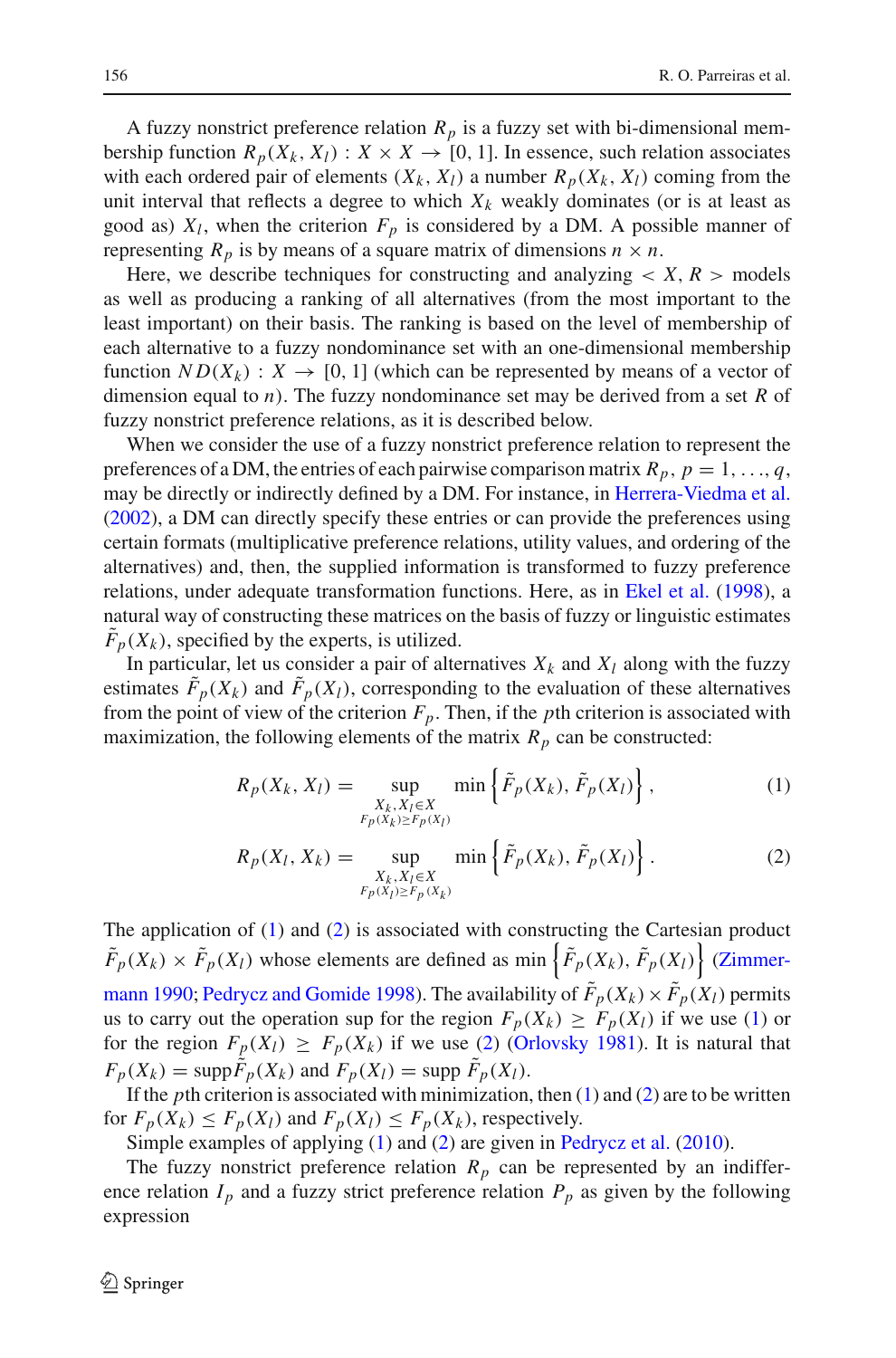$$
R_p = I_p \cup P_p. \tag{3}
$$

The indifference relation is constituted by all pairs of alternatives that simultaneously satisfy the conditions:  $(X_k, X_l) \in R_p$  and  $(X_l, X_k) \in R_p$ . If  $(X_k, X_l) \in I_p$ , it can be said that  $X_k$  is indifferent to  $X_l$ . On the other hand, if  $(X_k, X_l) \in P_p$ , it can be said that  $X_k$  is strictly better than  $X_l$  (or  $X_k$  dominates  $X_l$ ). The strict preference relation  $P_p$  is constituted by all pairs of alternatives that satisfy the conditions:  $(X_k, X_l) \in R_p$  and  $(X_l, X_k) \notin R_p$ . With the use of the operations on fuzzy sets, it is possible to define  $P_p$  in terms of  $R_p$  as follows:

$$
P_p = R_p \cap R_p^d,\tag{4}
$$

<span id="page-4-0"></span>where  $R_p^d$  corresponds to the dual relation of  $R_p$ , that is  $R_p^d(X_k, X_l) = 1 - R_p(X_l, X_k)$ [\(Fodor and Roubens 1994](#page-29-5)). Accordingly, the membership function of  $P_p(X_k, X_l)$  may be obtained by means of a *t*-norm operator. Unfortunately, as it has been discussed, for instance, in [De Baets and Fodor](#page-29-7) [\(1997](#page-29-7)), it is not that simple to select a *t*-norm to implement [\(4\)](#page-4-0), as neither all *t*-norms are capable of preserving certain desirable properties of a fuzzy preference structure. Among the admissible *t*-norms to be utilized in this context, we selected the Lukasiewicz *t*-norm, which yields a rather simple expression for  $P_p$  (Orlovsky 1978):

$$
P_p(X_k, X_l) = \max\{R_p(X_k, X_l) - R_p(X_l, X_k), 0\}.
$$
 (5)

<span id="page-4-1"></span>The use of [\(5\)](#page-4-1) permits one to carry out the choice of alternatives. In particular, as  $P_p(X_l, X_k)$  describes the set of all alternatives  $X_k$  that are strictly dominated by  $X_l$ , its compliment  $\bar{P}_p(X_l, X_k)$  corresponds to the set of alternatives  $X_k$  that are not dominated by  $X_l$ . Therefore, in order to meet the set of alternatives from  $X$  that are not dominated by any other alternative, it suffices to obtain the intersection of all  $P_p(X_l, X_k)$ . This intersection is the set of nondominated alternatives with the membership function

$$
ND_p(X_k) = \inf_{X_l \in X} \left\{ 1 - P_p(X_l, X_k) \right\} = 1 - \sup_{X_l \in X} P_p(X_l, X_k), \tag{6}
$$

<span id="page-4-3"></span>which reflects the level of nondominance of each alternative  $X_k$ .

A natural choice for a monocriteria problem based on this model should be the alternatives providing:

$$
X_{R_p}^{ND} = \left\{ X_k^{ND} \in X \left| R_p^{ND} \left( X_k^{ND} \right) = \sup_{X_k \in X} N D_p(X_k) \right\}.
$$
 (7)

<span id="page-4-2"></span>It is worth emphasizing that the alternatives satisfying  $X_{R_p}^{ND} = \left\{ X_{R_p}^{ND} \in X \middle| ND_p \right\}$  $(X_k^{ND}) = 1$  are actually nonfuzzy nondominated and can be considered as the non-fuzzy solution for the choice problem [\(Orlovsky 1981](#page-30-6)).

 $\mathcal{L}$  Springer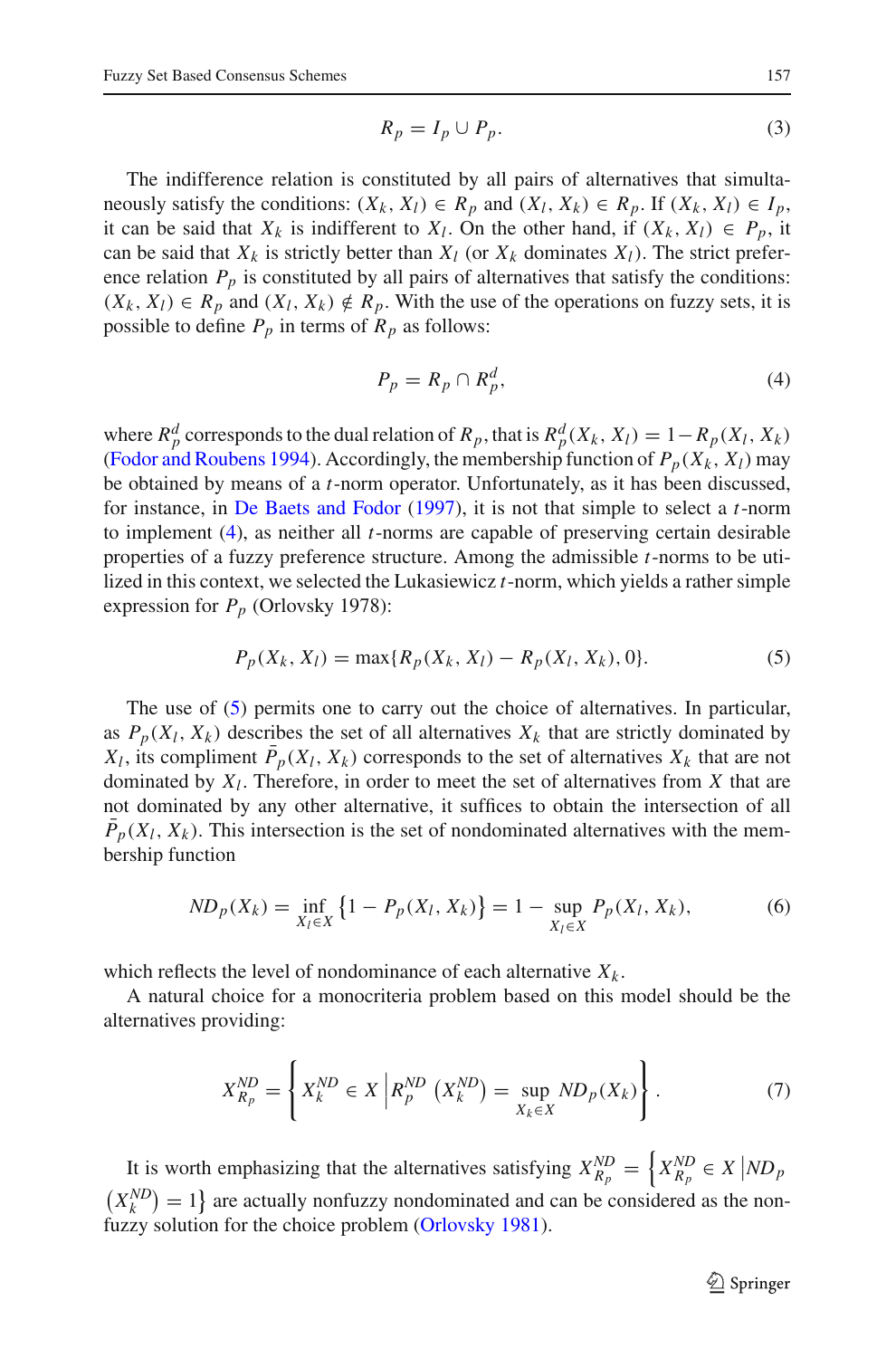Expressions [\(5](#page-4-1)[–7\)](#page-4-2) may be used to solve choice or ranking problems not only with a single criterion, but also with multiple criteria. In particular, several procedures that allow one to include multiple criteria in the analysis of a decision making problems are discussed in [Ekel and Schuffner Neto](#page-29-8) [\(2006](#page-29-8)). Let us consider one of them.

Having at hand nonstrict preference relations for each criterion, one possible procedure for solving multicriteria problems consists in obtaining a global relation through the intersection of those relations as follows:

$$
G = R_1 \cap \ldots \cap R_q. \tag{8}
$$

The use of intersection to aggregate all criteria is suitable, when it is a necessary condition that a good alternative  $X_k$  must simultaneously satisfy  $F_1$  and  $F_2$  and ...and *Fq* . Among the *t*-norm operators, the use of the min operator, as proposed in [Orlovsky](#page-30-6) [\(1981\)](#page-30-6), allows one to construct the global fuzzy nonstrict preference relation

$$
G(X_k, X_l) = \min\{R_1(X_k, X_l), \dots, R_q(X_k, X_l)\},\tag{9}
$$

<span id="page-5-1"></span>under a completely non-compensatory approach for multicriteria decision making, in the sense that the high satisfaction of some criteria does not relieve the remaining ones from the requirement of being satisfied (there is no compensation among the criteria). Such approach is also considered pessimistic, since it gives emphasis to the worst evaluations of each alternative (such aspect may be particularly advantageous to strategic planning, when it is possible to permit the professionals in charge of each project to review and improve them). On the other hand, the use of the union operation is also admissible if each alternative is supposed to satisfy at least one criterion. In other words, when it is sufficient to require that  $X_k$  satisfies  $F_1$  or  $F_2$  or ... or  $F_q$ . For instance, the use of max operator to implement the union operation results in an extremely compensatory approach, in the sense that the high level of satisfaction of any criterion is sufficient (independently of which criterion is highly satisfied). Finally, it can [be](#page-29-9) [useful](#page-29-9) [to](#page-29-9) [apply](#page-29-9) [the](#page-29-9) [so-called](#page-29-9) [ordered](#page-29-9) [weighted](#page-29-9) [aggregation](#page-29-9) [operator](#page-29-9) [\(](#page-29-9)Grabisch et al. [1998](#page-29-9)), which can produce a result that is more compensatory than min or that is less compensatory than max, under a proper adjustment of its weights.

Having at hand the global fuzzy nonstrict preference relation, Eqs. [\(5](#page-4-1)[–7\)](#page-4-2) can be subsequently applied directly to *G* and the result corresponds to a fuzzy set of nondominated alternatives fulfilling the role of a Pareto set [\(Orlovsky 1981\)](#page-30-6). When two or more alternatives are considered undistinguishable, this set can be contracted, in a subsequent analysis, where the importance of each relation  $R_p$ ,  $p = 1, \ldots, q$  is differentiated through their weighted aggregation

$$
T(X_k, X_l) = \sum_{p=1}^{q} \lambda_p R_p(X_k, X_l).
$$
 (10)

<span id="page-5-0"></span>In [\(10\)](#page-5-0), the weights (or importance factors) of each criterion must satisfy the conditions:  $\lambda_p \geq 0$ ,  $p = 1, ..., q$ ;  $\sum_{p=1}^{q} \lambda_p = 1$ . With the construction of  $T(X_k, X_l)$ , it is possible to obtain the membership function  $ND_T(X_k)$  of the set of nondominated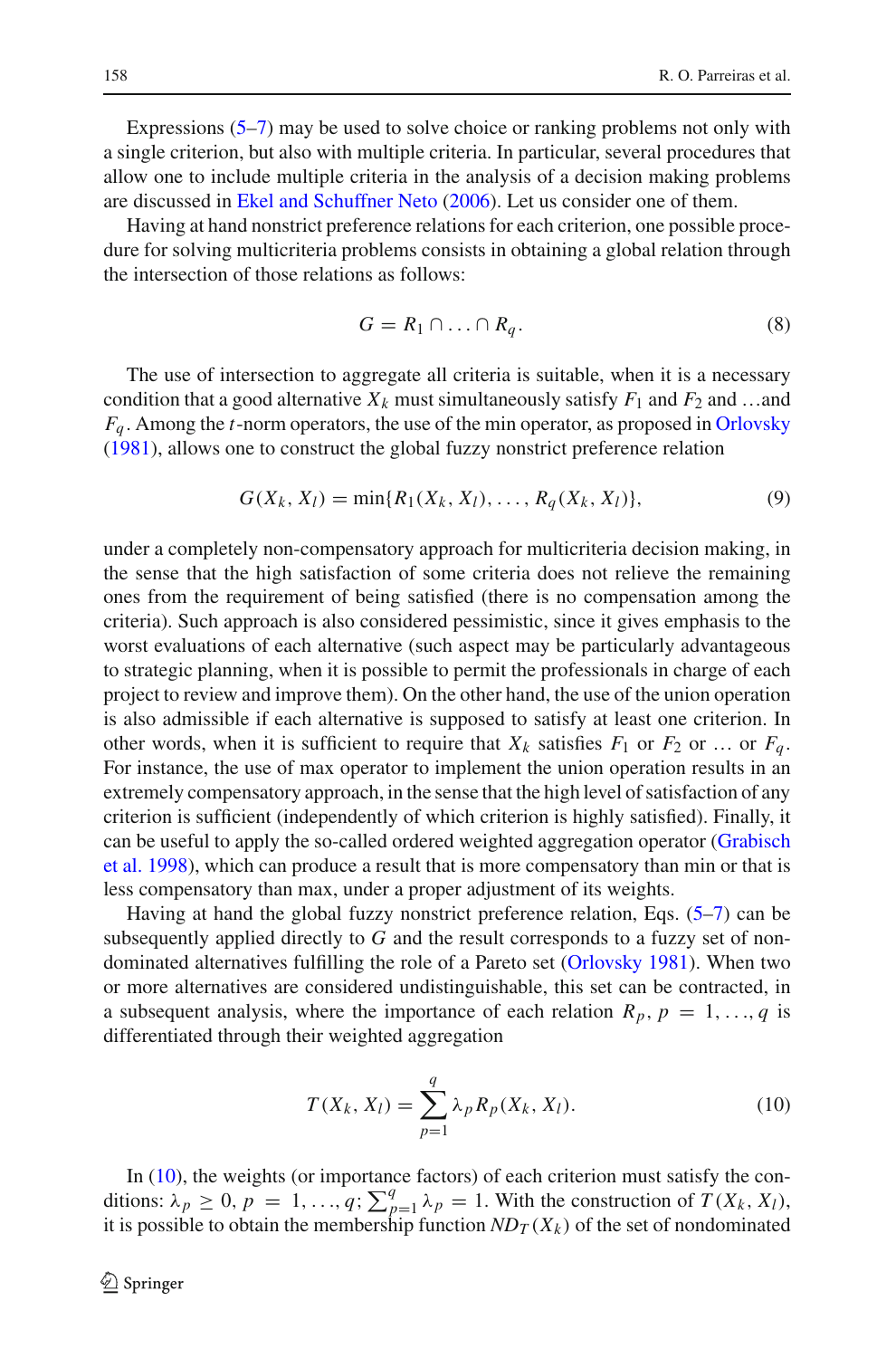alternatives, following a procedure similar to the one described above for the global relation  $G(X_k, X_l)$ , which involves Eqs. [\(5](#page-4-1)[–7\)](#page-4-2). Finally, the nondominance level can be obtained on the basis of the intersection

$$
ND_W(X_k) = \min\{ND_G(X_k), ND_T(X_k)\},\tag{11}
$$

<span id="page-6-1"></span>which allows one to obtain the following set of fuzzy nondominated alternatives:

$$
X^{ND} = \left\{ X_k^{ND} \in X \left| ND_W \left( X_k^{ND} \right) \right. = \sup_{X_k \in X} ND_W(X_k) \right\}.
$$
 (12)

# <span id="page-6-0"></span>**3 Aggregation Procedures for the Analysis of Group Decision Making Problems**

When the multicriteria analysis of a decision making problem is carried out under group settings, a team of experts  $E_1, E_2, \ldots, E_v$  is supposed to cooperate within the decision process. Next, we present three different aggregation approaches for dealing with the input of multiple experts under these circumstances [\(Ekel and Parreiras 2009](#page-29-10)).

- *Aggregation of individual evaluations*(AIE). As represented in a diagram of Fig. [1,](#page-7-1) the experts are supposed to evaluate each alternative by forming fuzzy or linguistic estimates. Afterwards, the estimates provided by each expert for each alternative, and taking into account each criterion, are aggregated into some collective estimates. Having at hand an evaluation matrix of the alternatives, it is possible to construct fuzzy preference relations per criterion by means of Eqs. [\(1\)](#page-3-0) and [\(2\)](#page-3-0), then, one of methods for analyzing  $\langle X, R \rangle$  models can be utilized.
- *Aggregation of individual preferences per criterion* (AIC). As can be seen in the diagram of Fig. [2,](#page-8-0) the experts can provide their preferences for each criterion, using any preference format that can be transformed into fuzzy preference relations [\(Herrera-Viedma et al. 2002;](#page-29-4) [Pedrycz et al. 2010\)](#page-30-7). Then, the information is made uniform, in terms of fuzzy preference relations. The resulting matrices, obtained for each expert, are aggregated into collective preferences per criterion. Having a collective fuzzy preference relation per criterion at hand, it is possible to apply a method for multicriteria analysis of  $\lt X$ ,  $R$  > models to solve the problem and obtain a ranking of the alternatives.
- *Aggregation of individual results* (AIR). The multicriteria decision making problem is solved by each member of the group and, then, the individual results are combined into a collective result, as it is illustrated in a diagram of Fig. [3.](#page-8-1) When AIR is used, *a priori*, each DM is allowed to select a different multicriteria decision making method to solve the problem. However, as each method has its own fundaments and underlying principles for addressing the problem, it is expected that each of them may produce different results for the same problem and the same input of preferences. In this context, the use of different methods may increase the dissimilarities among results and, consequently, can make it harder to construct satisfactory results of aggregation.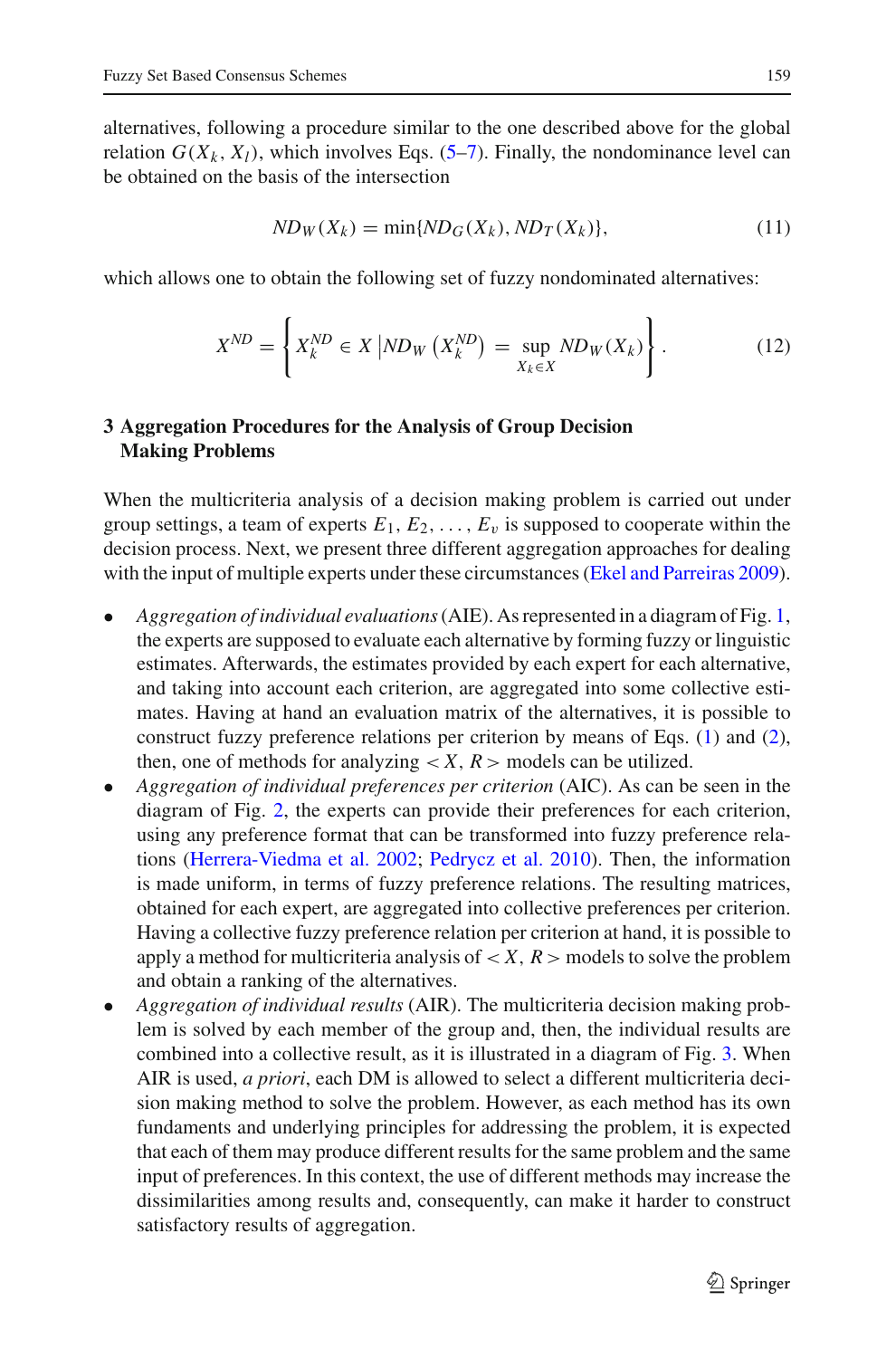

<span id="page-7-1"></span>**Fig. 1** Aggregation of individual evaluations (adapted from [Pedrycz et al.](#page-30-7) [\(2010\)](#page-30-7))

When comparing the three strategies, it is possible to observe that their main differences are associated with: the different points along the process of the multicriteria analysis in which the aggregation of the opinions of the multiple experts is realized, the character of numerical values being aggregated (fuzzy sets, fuzzy preference relations, or fuzzy nondominance degrees), and the way the group members are handled (as a synergetic unique individual or a collection of individuals). Refer to Table [1](#page-9-0) for a summary of the main differences among the three strategies, taking into account these three aspects.

# <span id="page-7-0"></span>**4 Constructing Collective Opinions on the Basis of Fuzzy Models**

Depending on the selected strategy, AIE, AIC, or AIR, the aggregation of individual contributions is performed on the basis of different fuzzy models namely fuzzy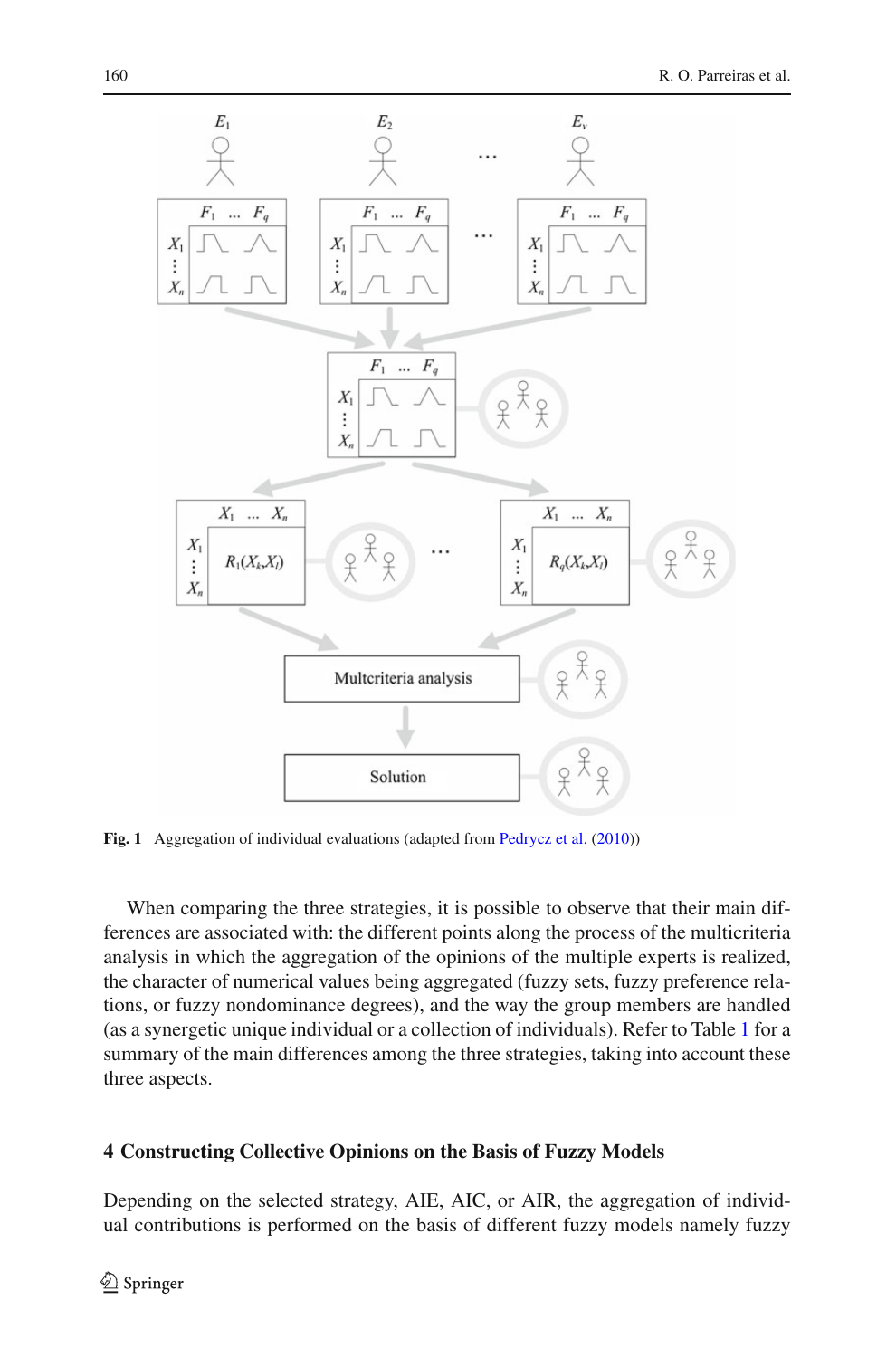

**Fig. 2** Aggregation of individual preferences per criterion (a modified version of a schema shown in [Pedrycz et al.](#page-30-7) [\(2010](#page-30-7)))

<span id="page-8-0"></span>

<span id="page-8-1"></span>**Fig. 3** Aggregation of individual results (adapted from [Pedrycz et al.](#page-30-7) [\(2010\)](#page-30-7))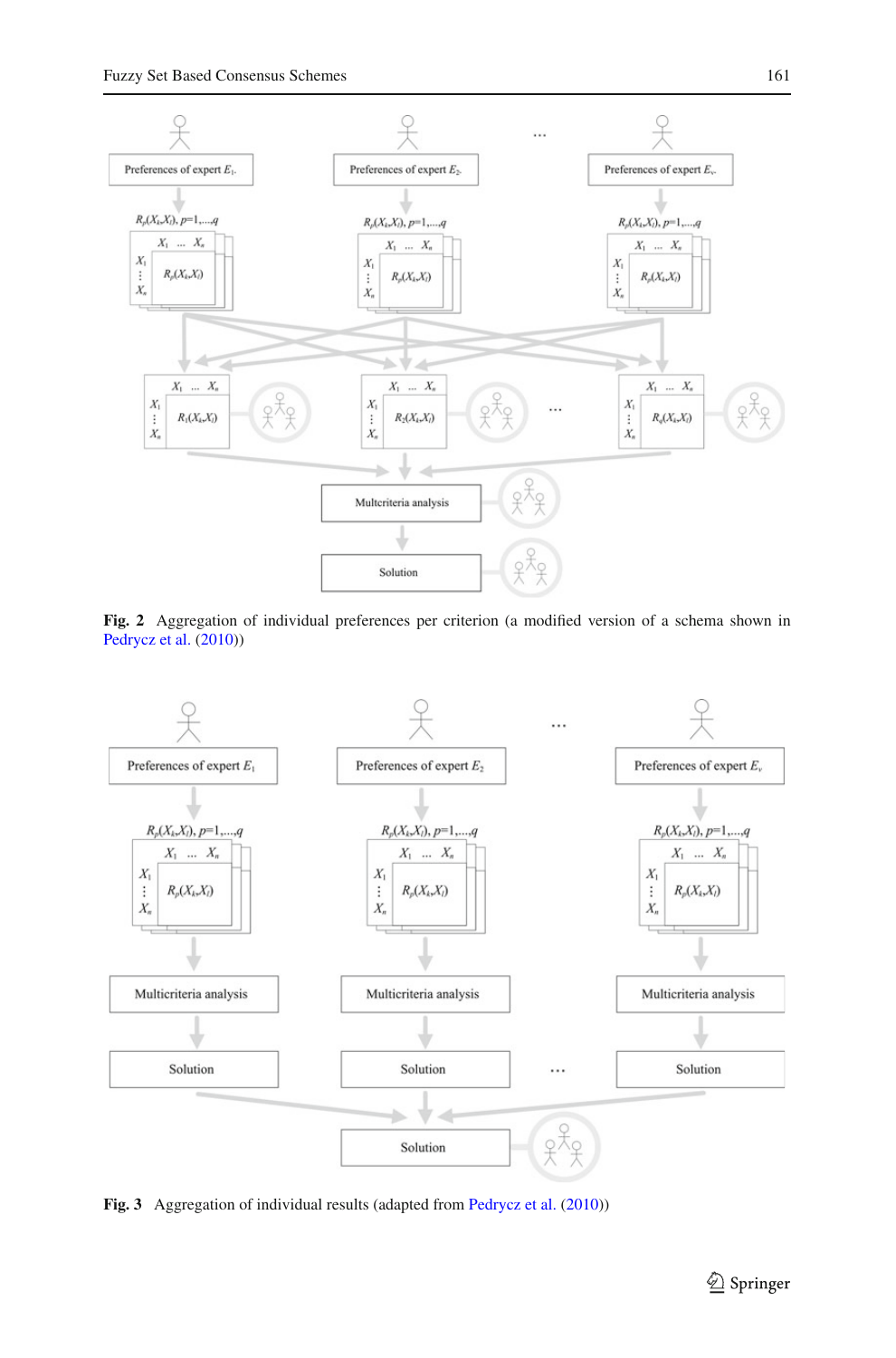<span id="page-9-0"></span>

|     | Moment of aggregation                                                                                                           | Aggregated units                 | Group management                  |
|-----|---------------------------------------------------------------------------------------------------------------------------------|----------------------------------|-----------------------------------|
| AIE | Subsequent to the input of the<br>opinions of all experts.                                                                      | <b>Fuzzy sets</b>                | Unique individual                 |
| AIC | Subsequent to the transformation of<br>the opinions or preferences<br>provided by all experts to fuzzy<br>preference relations. | Fuzzy preference relations       | Unique individual                 |
| AIR | After the problem<br>is solved by<br>each expert.                                                                               | Fuzzy<br>nondominance<br>degrees | Collection<br>of indi-<br>viduals |

**Table 1** Summary of the main differences between AIE, AIC, and AIR

estimates, fuzzy preference relations, or the cardinal rating of each alternative, reflected by their respective fuzzy nondominance levels.

First, let us consider strategy AIE, which requires each DM to express his/her opinion using fuzzy or linguistic estimates. Given a particular alternative  $X_k \in X$ , all evaluations for a specific criterion  $F_p$  are represented as fuzzy sets  $\tilde{F}_p^y(X_k)$ ,  $y = 1, ..., v$ , in the same universe of discourse, but possibly having different membership functions. The collective opinion  $\tilde{F}_p^C(X_k)$  is commonly obtained by applying the weighted arithmetic mean to combine the estimates provided by each expert  $\tilde{F}_p^y(X_k)$ ,  $y = 1, ..., v$ , into a collective estimate

$$
\tilde{F}_p^C(X_k) = \sum_{y=1}^v w_y \otimes \tilde{F}_p^y(X_k),\tag{13}
$$

where  $\otimes$  is the fuzzy multiplication operator,  $X_k \in X$ ,  $0 \le w_y \le 1$ ,  $y = 1, ..., v$ , and  $\sum_{y=1}^{v} w_y = 1$  [\(Kauffman and Gupta 1985\)](#page-29-11).

In AIC, the operation allowing one to generate collective information is performed over the fuzzy preference relations per criterion (before the aggregation across all criteria is performed). Hence, given the *p*th criterion, the operation of aggregation makes use of a function that maps a set of fuzzy nonstrict preference relations  $R_p^{\equiv} \left\{ R_p^1, \ldots, R_p^v \right\}$ , to another fuzzy nonstrict preference relation  $R_p^C$ . When the weighted arithmetic mean is utilized, we have

$$
R_p^C(X_k, X_l) = \sum_{y=1}^v w_y R_p^y(X_k, X_l), \qquad (14)
$$

<span id="page-9-1"></span>where  $X_k, X_l \in X, 0 \le w_y \le 1, y = 1, \ldots, v$ , and  $\sum_{y=1}^{v} w_y = 1$ .

In AIR, regardless of the multicriteria decision method selected by each expert to solve the problem, the individual results invariably correspond to the fuzzy nondominance degree associated with each alternative, which can be taken as cardinal ratings of each alternative. The use of the weighted arithmetic mean in this context leads to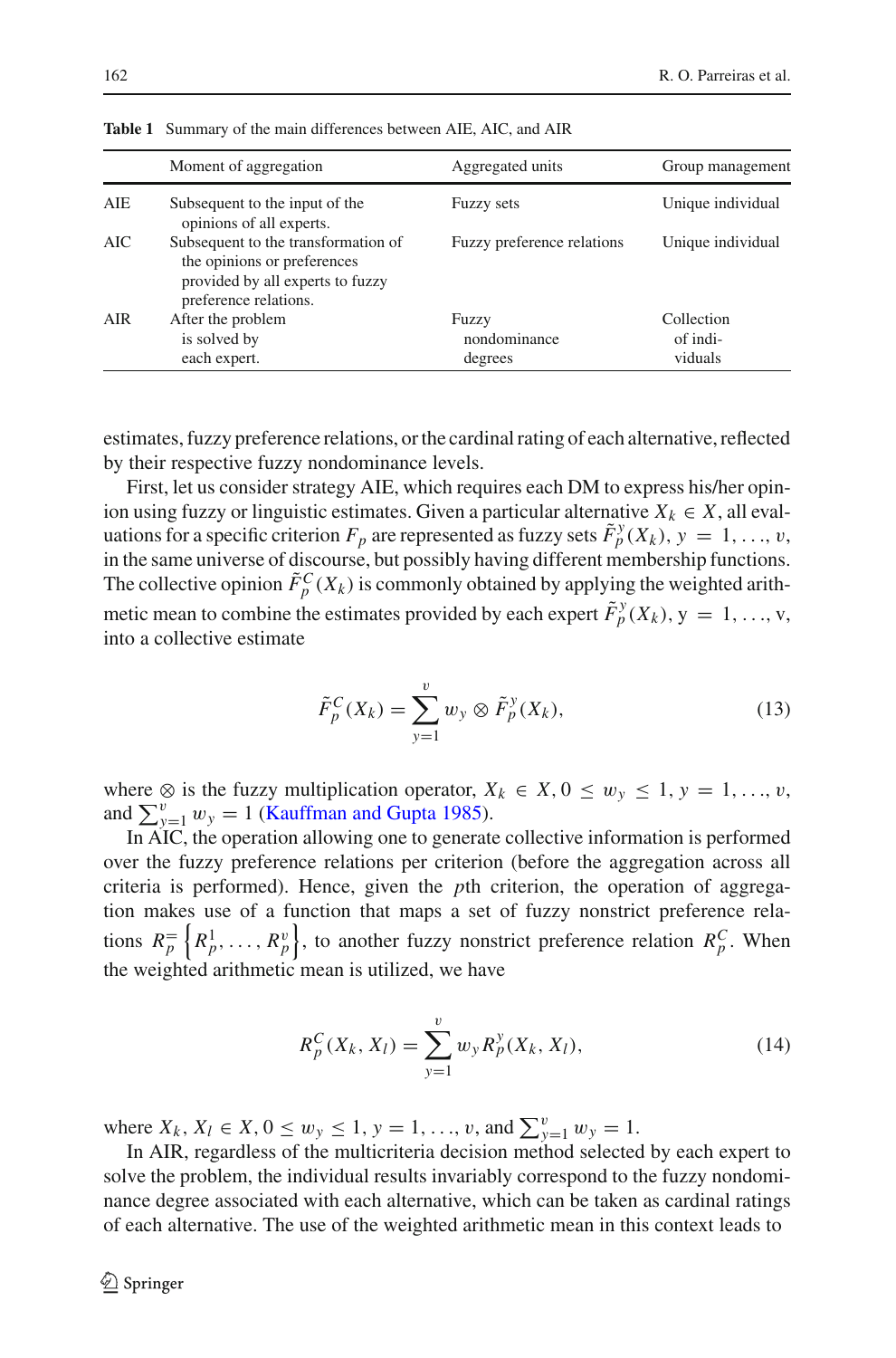$$
ND^{C}(X_{k}) = \sum_{y=1}^{v} w_{y}ND^{y}(X_{k}),
$$
\n(15)

<span id="page-10-1"></span>where  $X_k \in X$ ,  $0 \le w_y \le 1$ , for  $y = 1, ..., v$ , and  $\sum_{y=1}^{v} w_y = 1$ .

#### <span id="page-10-0"></span>**5 Fuzzy Concordance and Fuzzy Consensus Measures**

Even in a friendly environment, the occurrence of significant disagreements across the group is inevitable and aggregating highly discordant opinions may result in an intermediate opinion with which none expert agree. Taking this into consideration, it would be a very simplistic approach to just combine the individual preferences into a collective preference, without first trying to minimize the divergence among opinions. Indeed, the recognized importance of achieving a satisfactory level of concordance among the experts has motivated the development of consensus schemes for increasing the efficiency of the discussion among experts. As already mentioned, within the framework of consensus schemes, certain indices are made available in order to support the moderator in the coordination of the discussion process. Next, we consider different indices of consensus and indices of concordance that can be utilized for comparing the preferences of each expert expressed in terms of fuzzy estimates, fuzzy preference relations, and fuzzy nondominance degrees.

The concordance index is a function that quantifies the level of similarity or correspondence between any pair of opinions. For practical purposes, it is supposed to satisfy some conditions [\(García-Lapresta 2008\)](#page-29-12):

- it achieves its maximum value, only if both opinions are identical;
- the value of the index depends on the agreement between two opinions, regardless of which expert is the person responsible for each opinion.

The main use of a concordance index within the framework of a consensus scheme is associated with the identification of the least concordant expert in each cycle of the discussion process. As already mentioned, this expert is supposed to review his/her opinion or to explain his/her opinion to the group. With the use of such an index, it is possible to calculate the level of concordance between the current opinion of each expert and the group temporary opinion, in order to identify who is the expert with the most discrepant opinion within the group.

The consensus index is another valuable tool, which can be utilized by a moderator for controlling the discussion process. It is modeled as a function that quantifies, in the unit interval, how far a group of experts is from perfect unanimity. A Boolean (two-valued) notion of consensus does not allow one to distinguish different levels of concordance among experts. Such discrimination is important due to the fact that, in practice, the discussion process towards a consensus is frequently interrupted before a perfect concordance among experts is achieved, considering that the perfect consensus is almost unachievable. In this way, with the use of a consensus index, it becomes possible to interrupt the discussion process at an earlier moment.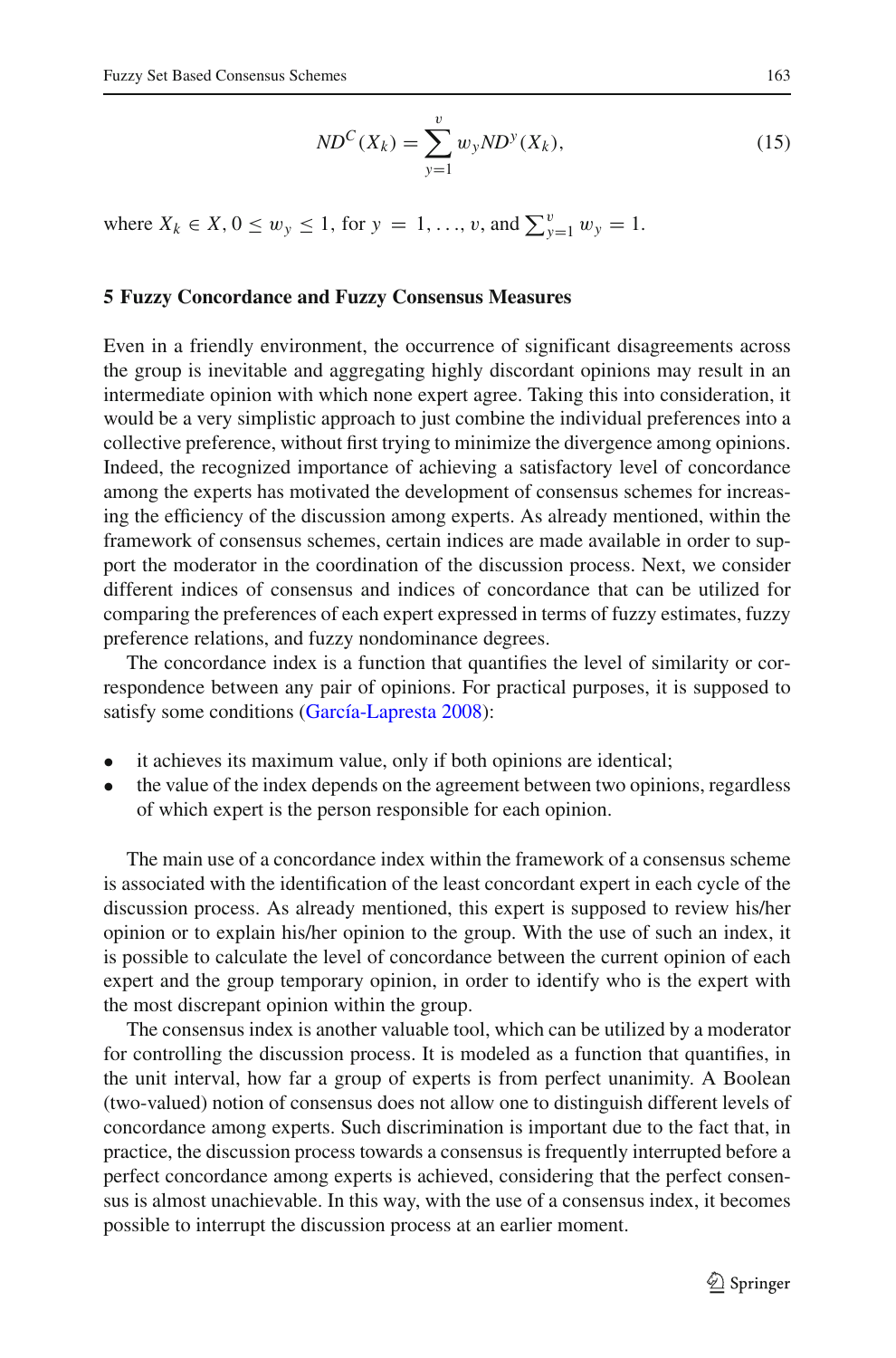Here, 1 corresponds to full and unanimous concordance; 0 corresponds to nonexistence of concordance. Intermediate values, between 0 and 1, are also possible to reflect levels of partial agreement among all experts.

First, let us consider indices for comparing preferences expressed in terms of fuzzy estimates. In this case, we can utilize a concordance index which reflects the level of similarity between a pair of fuzzy estimates and a consensus index that reflects the mean level of similarity among a collection of fuzzy estimates. The concordance index proposed in [Lu et al.](#page-30-8) [\(2006](#page-30-8)), which combines both fuzzy distance and fuzzy similarity concepts, allows a fair comparison between a pair of fuzzy estimates.

The weighted similarity between the fuzzy estimate  $\tilde{F}_p^y(X_k)$  provided by the *y*th expert, and the collective fuzzy estimate  $\tilde{F}_p^C(X_k)$  is given in [Hsu and Chen](#page-29-13) [\(1996\)](#page-29-13) as follows:

$$
S_w^y\left(\tilde{F}_p^y(X_k), \tilde{F}_p^C(X_k)\right) = \frac{\int_x \left(\min\left\{F_p^y(X_k), F_p^C(X_k)\right\}\right) dX}{\int_x \left(\max\left\{F_p^y(X_k), F_p^C(X_k)\right\}\right) dX},\tag{16}
$$

<span id="page-11-0"></span>where the ratio between two integrals reflects the proportion of the concordant area  $\int_X \left( \min \left\{ F_p^y(X_k), F_p^C(X_k) \right\} \right) dX$  to the total area  $\int_X \left( \max \left\{ F_p^y(X_k), F_p^C(X_k) \right\} \right) dX$ . In [Lu et al.](#page-30-8) [\(2006](#page-30-8)), an improved version of the similarity index [\(16\)](#page-11-0), is proposed in order to allow differentiating the level of similarity between certain fuzzy numbers. Here we utilize this improved similarity index, which is given by

$$
S_w^y\left(\tilde{F}_p^y(X_k),\tilde{F}_p^C(X_k)\right) = \frac{\int_x \left(\min\left\{F_p^y(X_k),\,F_p^C(X_k)\right\}\right)^2 dX}{\int_x \left(\max\left\{F_p^y(X_k),\,F_p^C(X_k)\right\}\right)^2 dX}.\tag{17}
$$

The distance between  $\tilde{F}_p^y(X_k)$  and  $\tilde{F}_p^C(X_k)$  can be calculated with the following expression [\(Lu et al. 2006](#page-30-8)):

<span id="page-11-1"></span>
$$
D_h\left(\tilde{F}_p^y(X_k), \tilde{F}_p^C(X_k)\right) = \frac{1}{2} \left[ \int\limits_X^1 F_p^y(X_k) - F_p^C(X_k) \, dX + d_{\inf}\left(\tilde{F}_p^y(X_k), \tilde{F}_p^C(X_k)\right) \right].\tag{18}
$$

In [\(18\)](#page-11-1), the integral corresponds to the Hamming distance between  $\tilde{F}_p^y(X_k)$  and  $\tilde{F}_p^C(X_k)$  and the term  $d_{\text{inf}}$  is calculated as follows:

$$
d_{\inf} = \inf \left\{ d(a, b), a \in \tilde{F}_p^y(X_k), b \in \tilde{F}_p^C(X_k) \right\},\tag{19}
$$

<span id="page-11-2"></span>where  $d(a, b)$  is the absolute value of the difference between a and b, which are scalar values. Supposing that the membership functions of  $\tilde{F}_p^y(X_k)$  and  $\tilde{F}_p^C(X_k)$ correspond to the trapezoidal fuzzy numbers  $\{a_1, a_2, a_3, a_4\}$  and  $\{b_1, b_2, b_3, b_4\}$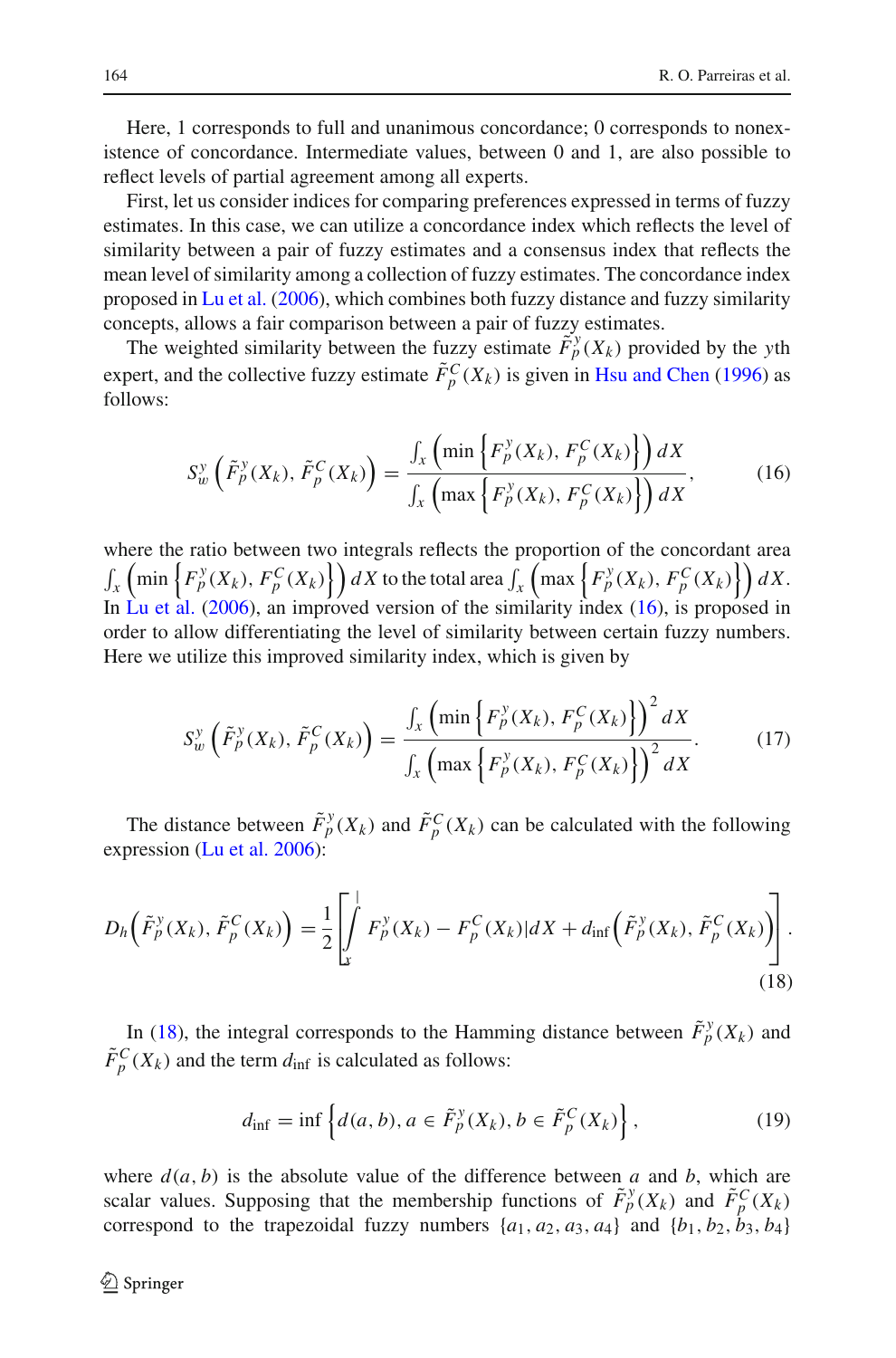[\(Pedrycz and Gomide 1998](#page-30-5)), then  $d_{\text{inf}} = \inf \{d(a, b), a \in [a_1, a_4], b \in [b_1, b_4]\}.$ The inclusion of the term  $d_{\text{inf}}$  in the distance metric from  $(18)$  is important to adequately handle the cases where the fuzzy estimates have no intersection.

<span id="page-12-0"></span>Finally, the concordance level between  $\tilde{F}_p^y(X_k)$  and  $\tilde{F}_p^C(X_k)$  consists [\(Lu et al.](#page-30-8) [2006\)](#page-30-8) in a linear aggregation of the distance and the weighted similarity metrics

$$
S_{FE}^{y}\left(\tilde{F}_{p}^{y}(X_{k}),\tilde{F}_{p}^{C}(X_{k})\right) = \beta S_{w}\left(\tilde{F}_{p}^{y}(X_{k}),\tilde{F}_{p}^{C}(X_{k})\right) \tag{20}
$$

$$
+(1-\beta)\left(1-\bar{D}_{h}\left(\tilde{F}_{p}^{y}(X_{k}),\tilde{F}_{p}^{C}(X_{k})\right)\right),
$$

where the parameter  $\beta$ , defined in the range  $0 \leq \beta \leq 1$ , allows  $S_w$  to have a certain level of influence on the concordance value.

In  $(20)$ ,  $D<sub>h</sub>$  is the normalized distance calculated as follows:

$$
\bar{D}_h = \frac{D_h\left(\tilde{F}_p^y(X_k), \tilde{F}_p^C(X_k)\right)}{\max\{D_h\}},\tag{21}
$$

being max $\{D_h\}$  the maximum possible distance between two extreme fuzzy estimates as proposed in [Bernardes et al.](#page-29-14) [\(2009\)](#page-29-14). This maximum distance will depend on the universe of discourse being considered. It is worth mentioning that, this normalization usually facilitates to empirically fix  $\beta$  as it guarantees that  $0 \leq D_h \leq 1$ .

The consensus level across the group per alternative can be calculated as the arithmetic average

$$
C(X_k) = \frac{\sum_{y=1}^{v} S_{FE}^{y} (\tilde{F}_p^y(X_k), \tilde{F}_p^C(X_k))}{v}.
$$
 (22)

Now, let us consider indices for comparing preferences expressed in terms of fuzzy preference relations. A simple manner of measuring the concordance level between the coll[ective](#page-29-15) [preferences](#page-29-15) [and](#page-29-15) [the](#page-29-15) preferences [provided](#page-29-15) [by](#page-29-15) [an](#page-29-15) [expert](#page-29-15)  $E<sub>v</sub>$  consists (Alonso et al. [2007\)](#page-29-15) in calculating, for each pair of alternatives  $X_k$  and  $X_l$ , the differences

$$
S^{y}(X_{k}, X_{l}) = 1 - \left| R^{y}(X_{k}, X_{l}) - R^{C}(X_{k}, X_{l}) \right|,
$$
\n(23)

<span id="page-12-1"></span>where  $R^y$  corresponds to the fuzzy preference relation supplied by  $E_y$  and  $R^C$  corresponds to the aggregated (or collective) fuzzy preference relation.

<span id="page-12-2"></span>The concordance level per alternative can be calculated for the *y*th expert with the use of the following expression:

$$
Sa^{y}(X_k) = \frac{\sum_{l=1; l \neq k}^{n} S^{y}(X_k, X_l) + S^{y}(X_l, X_k)}{2(n-1)}.
$$
\n(24)

 $\mathcal{D}$  Springer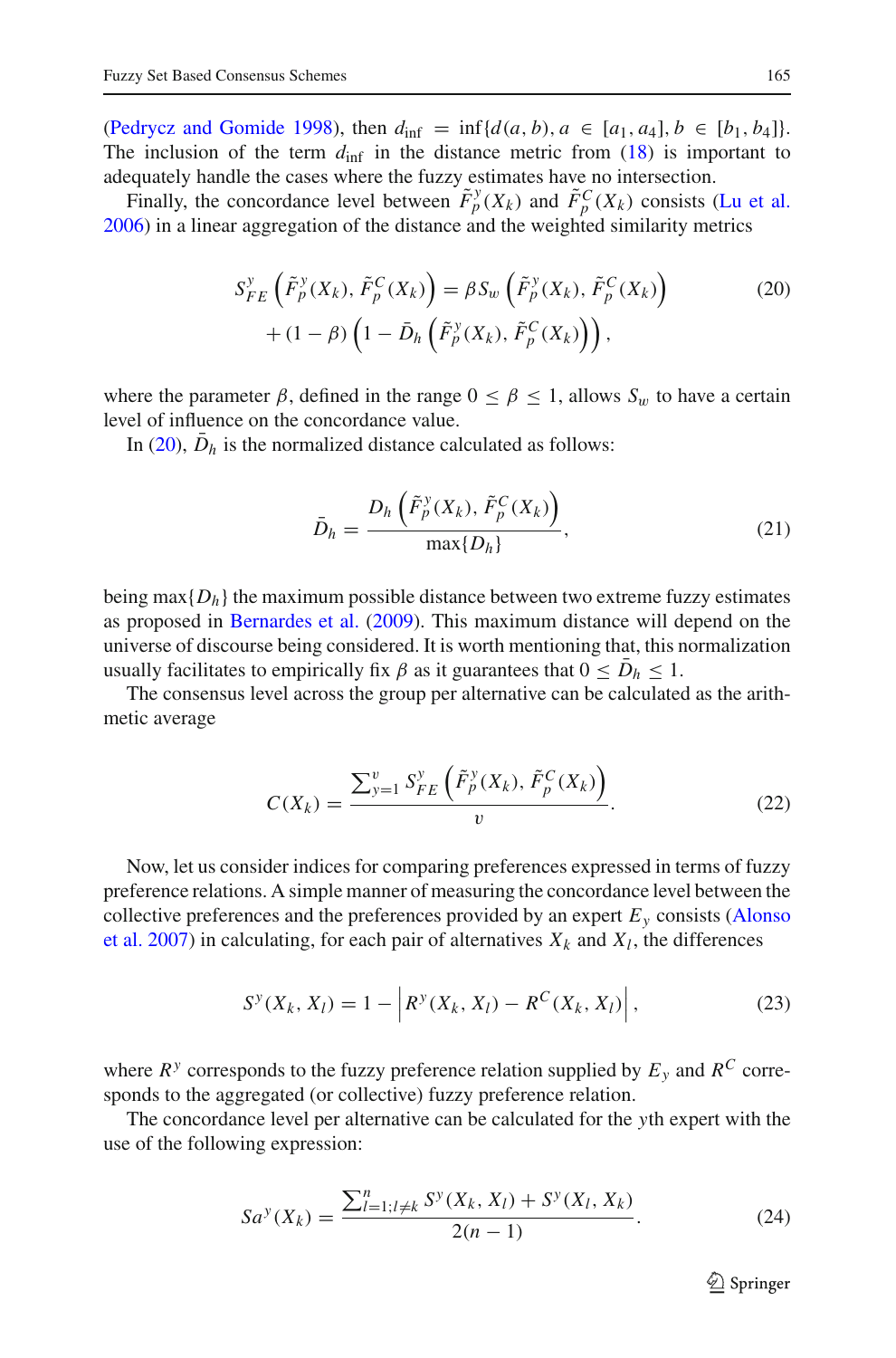The mean level of concordance per relation can be calculated for the *y*th expert as follows:

$$
Sp^{y} = \frac{\sum_{k=1}^{n} Sa^{y}(X_k)}{n}.
$$
 (25)

<span id="page-13-5"></span>Equation [\(23\)](#page-12-1) can be utilized to measure the concordance level between the preferences of two experts, namely  $E_y$  and  $E_z$ , as follows:

$$
S^{yz}(X_k, X_l) = 1 - \left| R^y(X_k, X_l) - R^z(X_k, X_l) \right|.
$$
 (26)

<span id="page-13-1"></span>By aggregating the similarity matrices  $S^{yz}$ ,  $z = 1, \ldots, v$ ,  $y < z$ , for every pair of experts, with the use of the arithmetic mean operator, one determines the consensus level for a pair of alternatives

$$
Ca(X_k, X_l) = \frac{\sum_{z=1}^{v} \sum_{y=1 \land y > z}^{v} S^{yz}(X_k, X_l)}{(v-1)(v-2)}
$$
(27)

<span id="page-13-2"></span>or the consensus level for a unique alternative

$$
Ca(X_k) = \frac{\sum_{l=1, l \neq k}^{n} Ca(X_k, X_l) + Ca(X_l, X_k)}{2(n-1)}
$$
(28)

<span id="page-13-4"></span><span id="page-13-3"></span>or the consensus level [\(Alonso et al. 2007\)](#page-29-15) for a single relation

$$
Cr = \frac{\sum_{k=1}^{n} Ca(X_k)}{n}.
$$
\n(29)

Now, let us consider indices of concordance and of consensus adequate for comparing the opinions of different experts, expressed in terms of the degree of fuzzy nondominance of each alternative. As discussed in [Herrera-Viedma et al.](#page-29-4) [\(2002](#page-29-4)), different cardinal results (which correspond to the degree of fuzzy nondominance of each alternative) may lead to the same ranking of the alternatives. For instance, both  $ND<sup>1</sup>(X<sub>k</sub>) = [0.8 1 0.6 0.7]$  and  $ND<sup>2</sup>(X<sub>k</sub>) = [0.81 0.9 0.3 0.57]$  result in  $X<sub>2</sub>$  $X_1 \rightarrow X_4 \rightarrow X_3$ . Although there is no a perfect concordance of the cardinal rating of each alternative, there may be a perfect consensus on their ranking. For this reason, it is more reasonable to compare the final results of the multicriteria analysis by taking into account the final ranking of the alternatives and not their respective fuzzy nondominance degrees.

Therefore, now, let us assume that we have at hand the ranking of all alternatives, obtained in accordance with the opinion of the group as a whole, as well as with the opinion of each expert individually. One way of measuring the concordance between the rankings of all alternatives is by using a decreasing function as the one below [\(Herrera-Viedma et al. 2002\)](#page-29-4):

$$
Sr^{y}(X_{k}) = 1 - \left(\frac{|B_{k}^{C} - B_{k}^{y}|}{n - 1}\right)^{b}.
$$
 (30)

<span id="page-13-0"></span> $\circled{2}$  Springer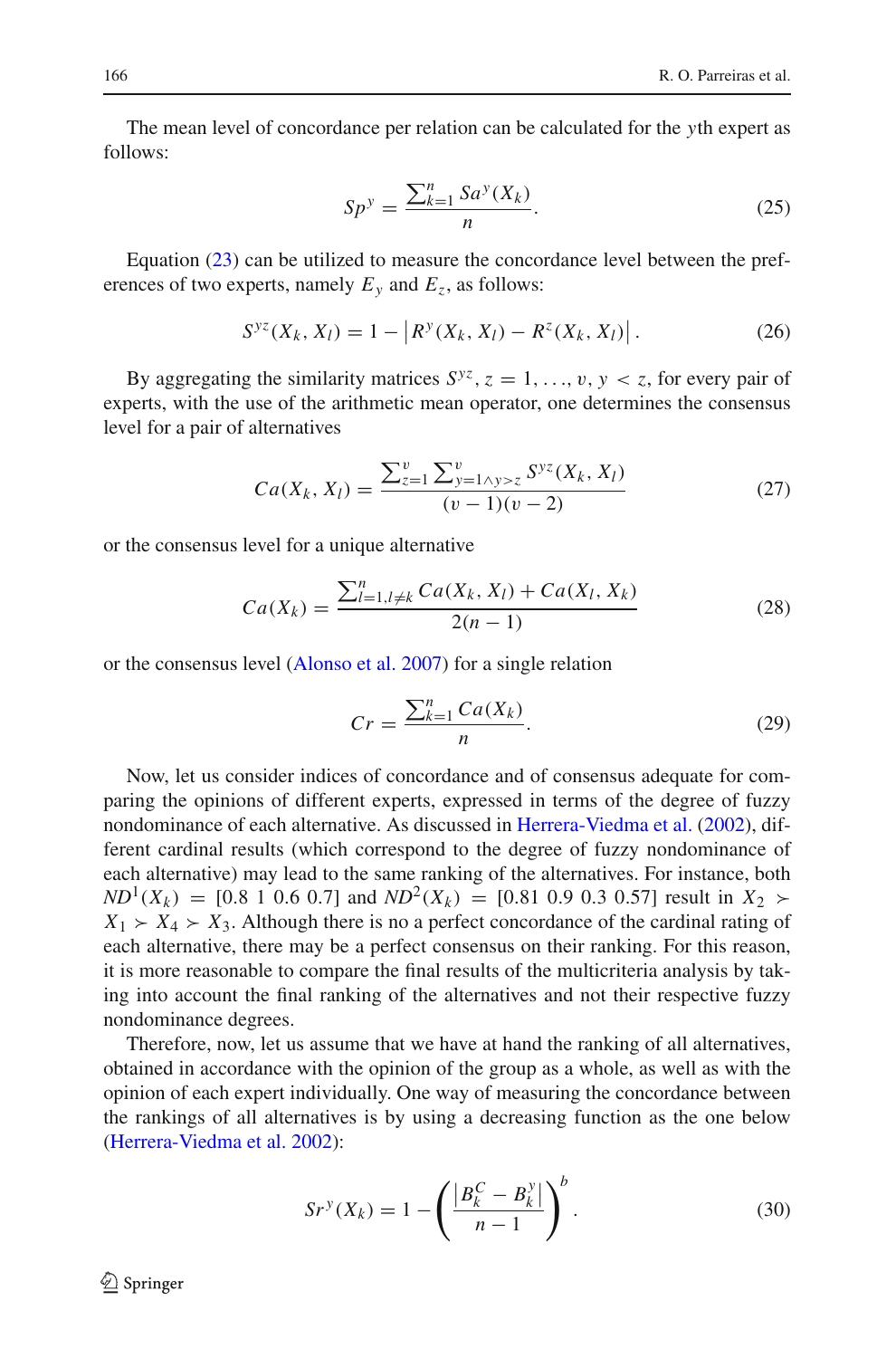In expression [\(30\)](#page-13-0),  $B_k^C$  and  $B_k^y$  correspond to the position of the *k*th alternative, taking into account the collective results (which should be previously calculated with the use of  $(15)$ ) and the results obtained by expert  $E_y$ , respectively. It is important to indicate that, when two or more alternatives are considered undistinguishable because they present exactly the same level of fuzzy nondominance, the value of  $B_k$  for each of them is given by the mean value of the positions that they would have if they were ranked in the descending order of their values. For instance, if alternatives  $X_4$  and  $X_5$  are in the second position in the ranking, then  $B_4 = B_5 = (2 + 3)/2 = 2.5$ . Besides, it should be indicated that the constant *b* can assume any value in the interval [0, 1]. Particularly, when *b* is close to 1, the concordance measure is less rigorous than when *b* is close to 0. It should be empirically specified considering that a lower value of *b* corresponds to a higher number of rounds required to achieve a consensus. In [Herrera-Viedma et al.](#page-29-4) [\(2002\)](#page-29-4), it is suggested the use of 0.5, 0.7, 0.9, or 1.

<span id="page-14-1"></span>The average level of concordance for each expert is calculated as follows:

$$
\bar{S}r^{y} = \frac{\sum_{k=1}^{n} Sr^{y}(X_k)}{n}.
$$
\n(31)

The conse[nsus](#page-29-4) [level](#page-29-4) [of](#page-29-4) [all](#page-29-4) [experts](#page-29-4) [on](#page-29-4) [each](#page-29-4) [alternative](#page-29-4) [can](#page-29-4) [be](#page-29-4) [determined](#page-29-4) [\(](#page-29-4)Herrera-Viedma et al. [2002\)](#page-29-4) as

$$
Cr(X_k) = \frac{\sum_{y=1}^{v} Sr^y(X_k)}{v}.
$$
\n(32)

<span id="page-14-3"></span><span id="page-14-2"></span>The mean level of consensus taken over all alternatives is given by

$$
\bar{C}r = \frac{\sum_{k=1}^{n} Cr(X_k)}{n}.
$$
\n(33)

#### <span id="page-14-0"></span>**6 The Selection of Aggregation Strategies for a Coordination Mode**

In the current literature, we can find several works where one of the aggregation procedures AIE, AIC, or AIR is applied to solve group decision making problems on the basis of analyzing  $\lt X$ ,  $R$  > models. In Table [2,](#page-15-0) the works dedicated to the application of the procedures AIE, AIC, and AIR are classified. The results of their comparative study for their separate (or individual) utilization (in different implementations) for so[lving](#page-30-7) [strategic](#page-30-7) [planning](#page-30-7) [problems](#page-30-7) [are](#page-30-7) [given](#page-30-7) [in](#page-30-7) [Ekel and Parreiras](#page-29-10) [\(2009\)](#page-29-10); Pedrycz et al. [\(2010\)](#page-30-7). It is necessary to indicate that AIC is the most common approach when we consider methods based on applying  $\langle X, R \rangle$  models. At the same time, although AIR is a well-established aggregation procedure [\(Forman and Peniwati 1998\)](#page-29-16), we could not find many examples of its applications within the framework of  $\langle X, R \rangle$ models.

In this paper, we propose a methodology that makes use of the three aggregation procedures (and three consensus schemes, each one based on the corresponding aggregation procedure) in different rational combinations that creates an efficient manner of exploiting the capabilities of each member of the group in a cooperative work.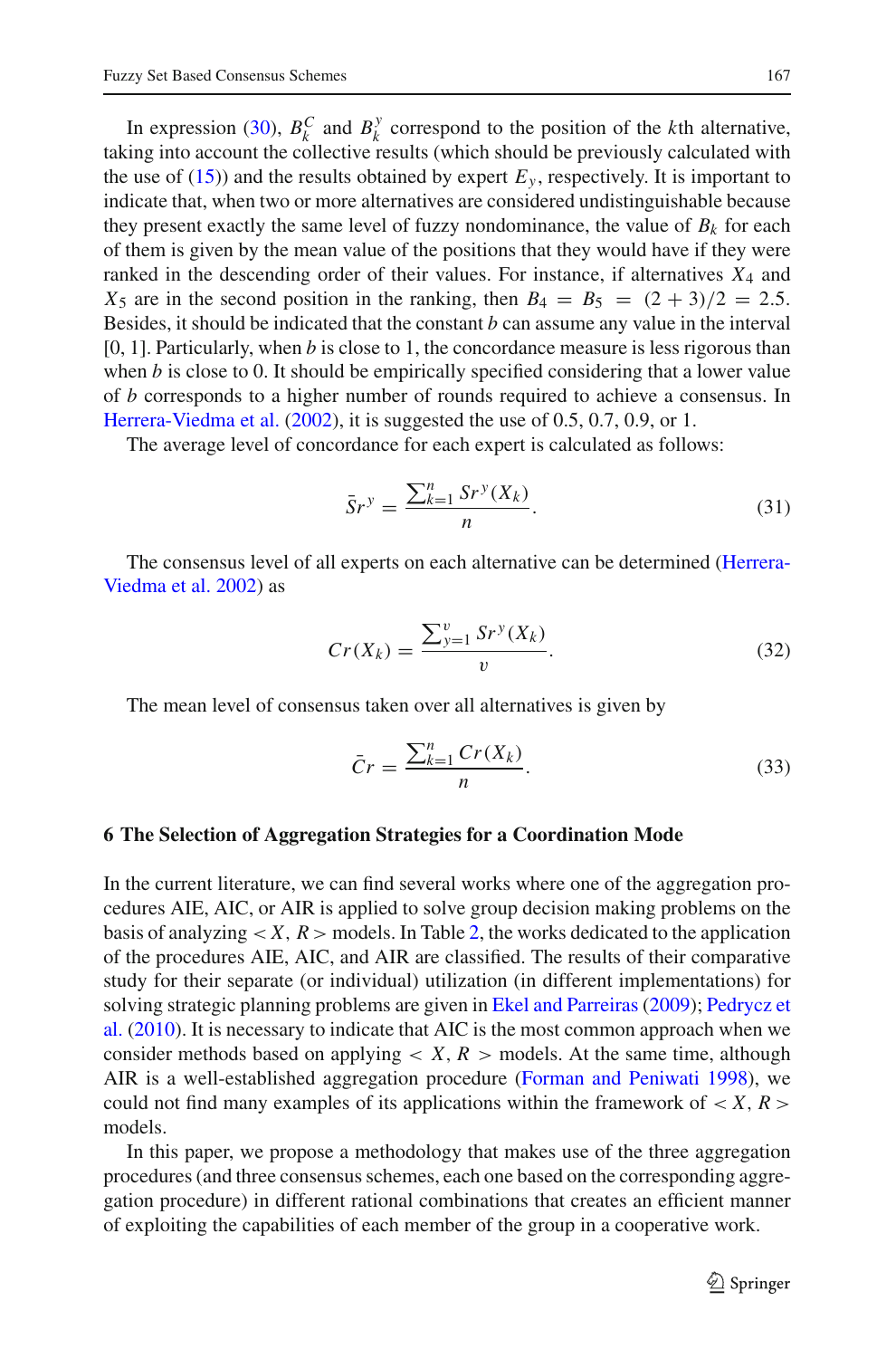<span id="page-15-0"></span>

| <b>Table 2</b> Examples of papers<br>based on the different<br>aggregation procedures | Aggregation procedures | References                                                                                                                                                                                     |  |  |
|---------------------------------------------------------------------------------------|------------------------|------------------------------------------------------------------------------------------------------------------------------------------------------------------------------------------------|--|--|
|                                                                                       | AIE                    | Li (1999), Bernardes et al. (2009),<br>Ekel and Parreiras (2009), Parreiras<br>et al. (2010), Pedrycz et al. (2010)                                                                            |  |  |
|                                                                                       | AIC<br><b>AIR</b>      | Herrera-Viedma et al. (2002),<br>Herrera-Viedma et al. (2007),<br>Wang and Fan (2007), Wang and<br>Parkan (2008), Ekel and Parreiras<br>(2009), Ekel et al. (2009), Pedrycz<br>et al. $(2010)$ |  |  |
|                                                                                       |                        | Ekel and Parreiras (2009).<br>Pedrycz et al. (2010)                                                                                                                                            |  |  |



<span id="page-15-1"></span>**Fig. 4** Example of evaluations through fuzzy estimates that results in similar fuzzy preference relations

Three fundamental aspects should be analyzed in the selection of those aggregation strategies that are adequate for a specific real-world problem.

The first one to be considered here is associated with the need of considering a standardized level of exigency for a criterion. AIE should not be utilized when the experts can have and do have very different levels of exigency. As it is shown in Fig. [4,](#page-15-1) two experts, namely  $E_1$  and  $E_2$ , being the former more exigent than the latter, evaluated the alternatives  $X_1, X_2$ , and  $X_3$ , using fuzzy estimates. In AIE, the concordance index [\(20\)](#page-12-0) may indicate a substantial difference between their opinions. In AIC, if the concordance index given by [\(23\)](#page-12-1) is utilized to compare the fuzzy preference relations derived from these fuzzy estimates, it will indicate a high concordance among them. It is a consequence of the fact that although the fuzzy estimates provided by each expert for evaluating each alternative are significantly different, they result in similar preference strengths of one alternative over another, when they are utilized to construct fuzzy preference relations with the use of expressions [\(1\)](#page-3-0) and [\(2\)](#page-3-0).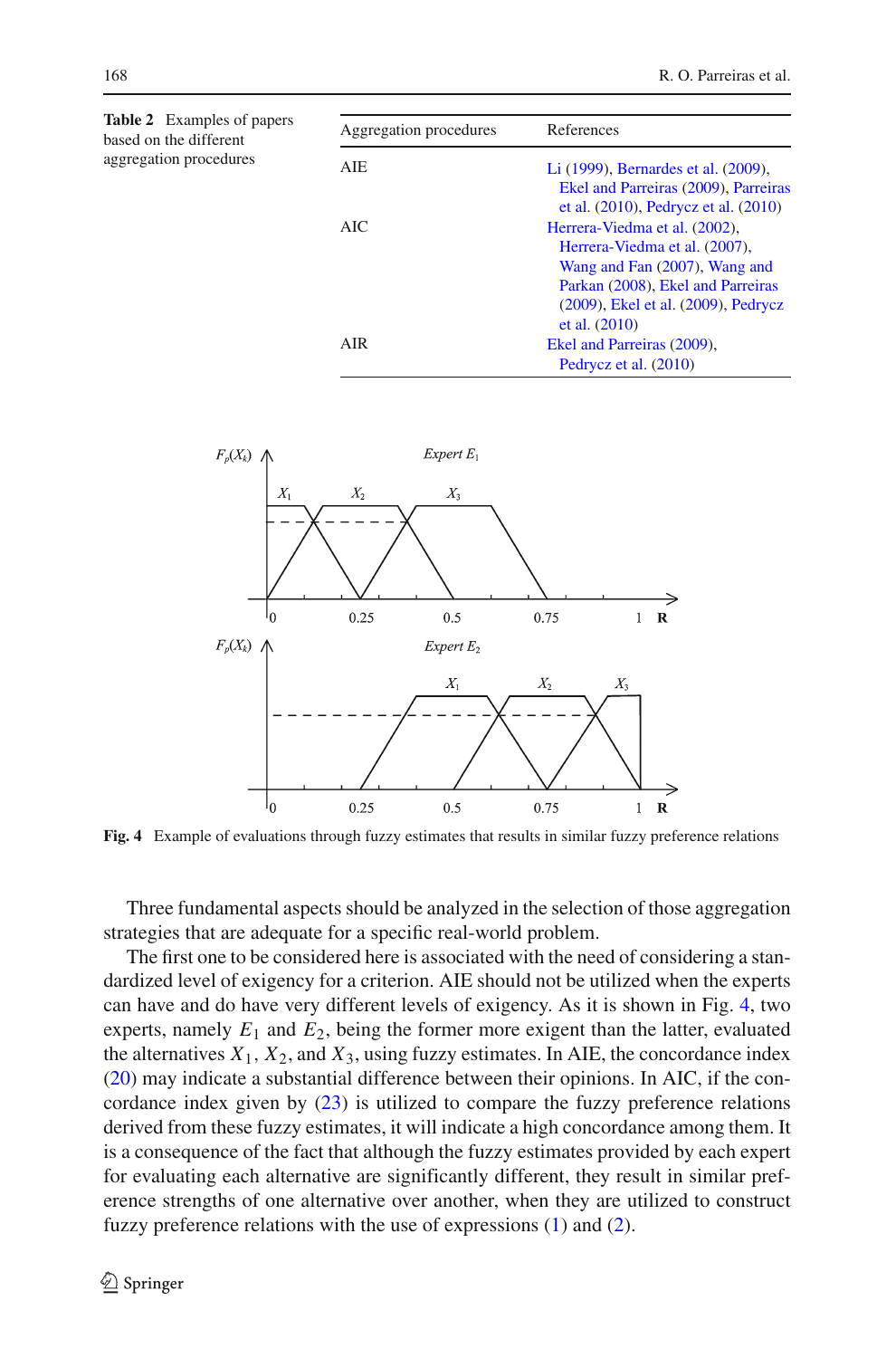The second aspect concerns the observed fact that each expert frequently prefers a different format to express his/her opinions. None DM should be pressed to use a specific preference format against his/her will; otherwise, the input of preference information can become a very critical step in the group decision analysis. Due to the difficulty in assessing preference levels or in understanding particularities of a preference format, a DM may provide data that does not correspond to the true state of affair, which, obviously, reduces the soundness of results. The selection of an adequate format should be considered subjective and personal, being made taking into account several aspects, such as easy assessment, intuitive appeal, and acceptable precision level.

Does any expert want to use a different preference structure to analyze each criterion? Do any of them disagree at using fuzzy or linguistic estimates to evaluate each alternative? An affirmative answer for any one of those questions suggests discarding AIE as an admissible strategy, but does not provide enough reasons or incentives to decide between AIC and AIR.

The third aspect can be briefly summarized as the following question: can the group be considered as a synergistic unit or can it be managed as a collection of independent individuals [\(Forman and Peniwati 1998\)](#page-29-16)? In practice, if it can be assumed that each member has perfect knowledge of the problem, it may be interesting to allow each member to completely solve the problem using AIR. But, if each member has only partial knowledge about the problem, it is more reasonable to manage the group as a unique individual, using AIE or AIC. If any member of the group is incapable of evaluating all the alternatives for a criterion, the use of AIE is recommended. Otherwise, AIC may be the most natural choice when a different expert (or a different set of experts) is supposed to analyze each criterion, as AIC allows a more flexible input of preferences (with the use of different preference formats) than AIE.

The main aspects discussed above can be summarized in the procedure represented in Fig. [5,](#page-17-1) which may help one in the selection of the aggregation strategies to be applied to each criterion, in order to implement a suitable coordination mode among the experts involved in the decision making process.

Having selected an aggregation strategy to deal with each criterion (in accordance with the procedure shown in Fig. [5\)](#page-17-1), the discussion process among the experts can be initiated. The diagrams shown in Figs. [6,](#page-18-0) [7,](#page-19-0) and [8](#page-20-0) represent three consensus schemes (in their respective simplified versions), which are implemented on the basis of strategies AIE, AIC, and AIR, respectively.

It is worth noting that the output data of the discussion process based on AIE (refer to Fig. [6\)](#page-18-0) is a set of collective fuzzy estimates which can be utilized to produce a collective fuzzy preference relation with the use of expressions  $(1)$  and  $(2)$ . The output data of the discussion process based on AIC (refer to Fig. [7\)](#page-19-0) is a collective fuzzy preference relation constructed by aggregating the fuzzy preference relation provided by each expert. Therefore, those two consensus schemes, which are based on the strategies AIE and AIC, allow the construction of collective fuzzy preference relations, and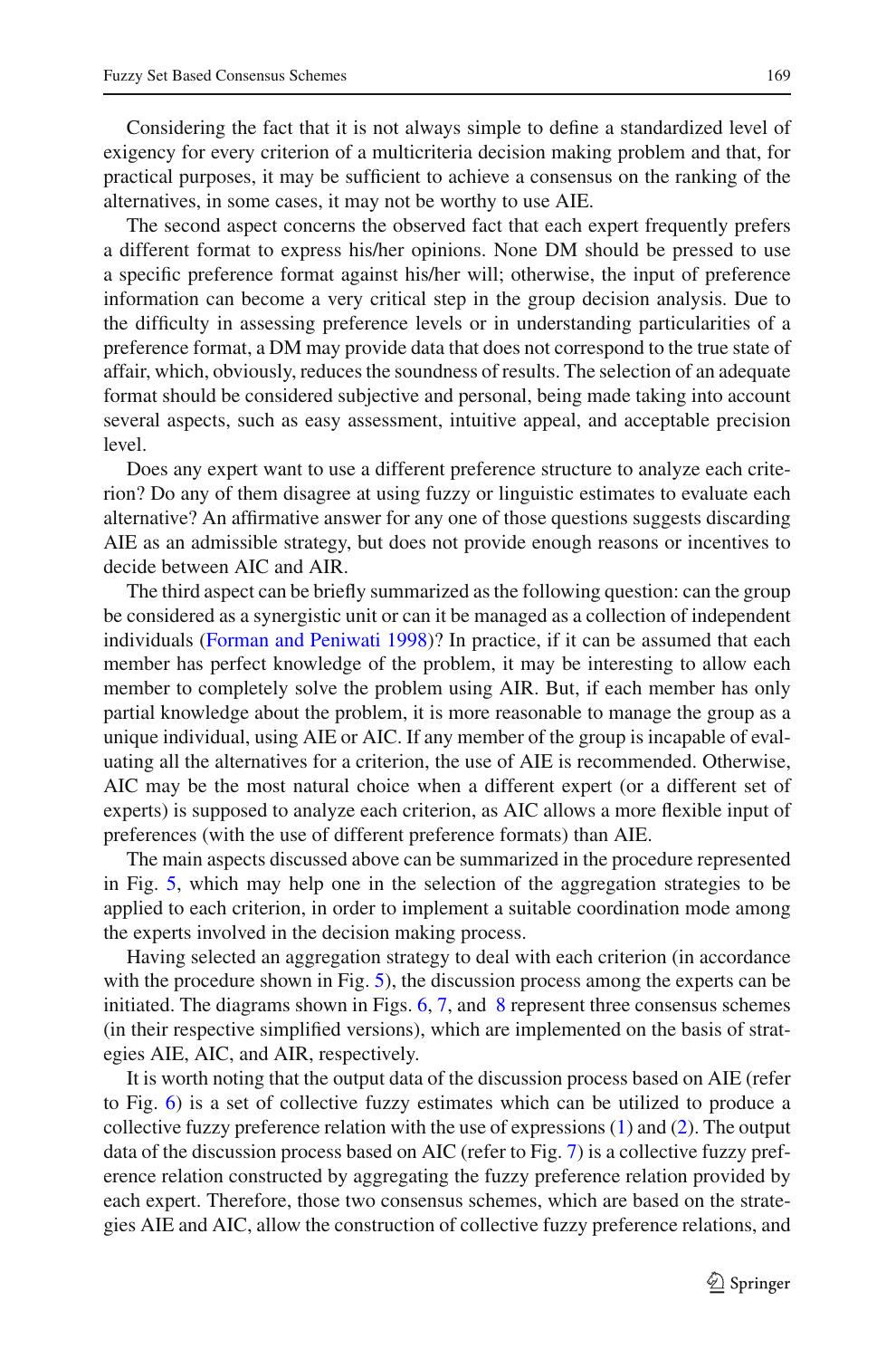

<span id="page-17-1"></span>**Fig. 5** Selection of aggregation strategies to implement a coordination mode

leave the multicriteria analysis to be accomplished later. On the other hand, the output data of the discussion process based on AIR (refer to Fig. [8\)](#page-20-0) is a collective fuzzy set of nondominated alternatives from which a recommendation for the decision problem is directly assessed. Taking the above into account, when AIR is to be utilized together with AIE or/and AIC, it is valuable to begin the group decision making process by considering the criteria associated with AIE and AIC and leave to the end of the group decision making process the criteria that are to be dealt with AIR. In this manner, as it is shown in the application example presented in Sect. [7,](#page-17-0) it is possible to make use of the collective fuzzy preference relations previously obtained by means of AIE or by means of AIC to generate the final results of AIR (this idea is clarified through the application example). Besides, by doing in this manner, AIR can be utilized to guarantee a consensus on the final recommendation for the decision problem.

# <span id="page-17-0"></span>**7 Problem Description**

As a case study to demonstrate the practicality of the proposed methodology based on the aggregation approaches AIE, AIC, and AIR, let us consider BYTE Electronics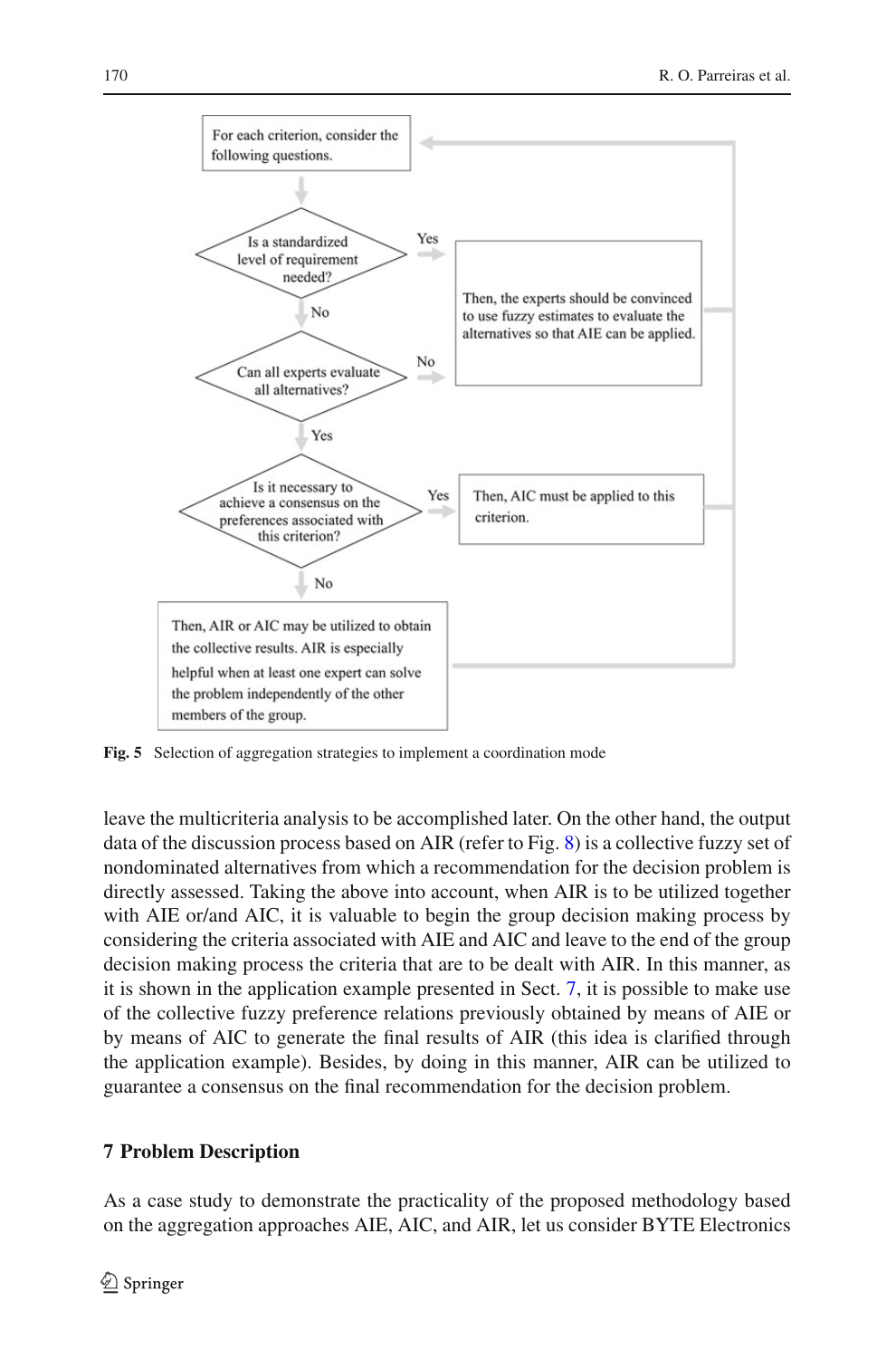

<span id="page-18-0"></span>**Fig. 6** A consensus scheme based on AIE

Technologies Corporation, which is the main producer of electronics devices in the southeast region of Brazil. It attains the market demand of four distribution centers with the production based at one plant in Belo Horizonte. In the present era of rapid technological change, technological aspects and customer satisfaction need to be explicitly considered in strategic planning, besides the evaluation of the strengths and weaknesses with respect to a firm's technological capability.

The enterprise's board of directors is to plan the development of large projects (strategy initiatives) for the following 5 years. This board of directors includes five members:

- *E*<sup>1</sup> : financial manager;
- *E*<sup>2</sup> : marketing manager;
- *E*<sub>3</sub> : production manager;
- *E*<sup>4</sup> : human resources manager;
- *E*<sub>5</sub> : research and development manager.

They had a meeting for discussion about the future of the organization and have been marked four possible projects:

| Strategy $X_1$ : to outsource certain activities traditionally done in-house; |  |  |  |
|-------------------------------------------------------------------------------|--|--|--|
|-------------------------------------------------------------------------------|--|--|--|

- Strategy  $X_2$ : to redesign products in order to satisfy customer requirements;
- Strategy  $X_3$ : to adopt new technologies to be used in production phase, in order to improve the production process by solving some of the existing operational problems;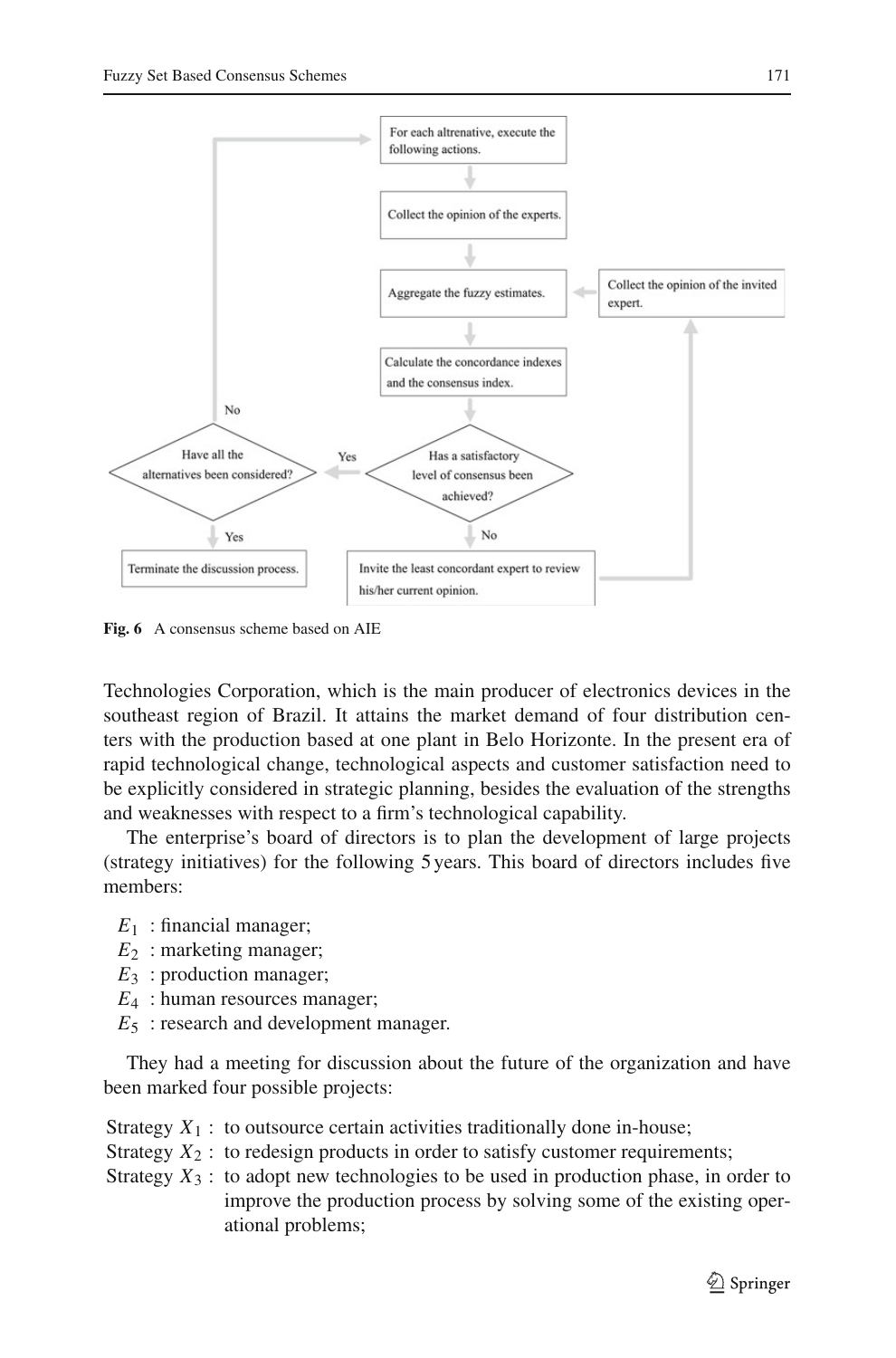

<span id="page-19-0"></span>**Fig. 7** A consensus scheme based on AIC

Strategy  $X_4$ : to improve the quality of after-sales services by widening service network.

It is necessary to compare these projects to order them from the point of view of their importance, taking into account four criteria (categories) suggested by the Balanced Scorecard methodology [\(Kaplan and Norton 1996](#page-29-0)):

- *F*<sup>1</sup> financial perspective,
- $F_2$  the customer satisfaction,
- $F_3$  internal business process perspective,
- *F*<sup>4</sup> learning and growth perspective.

The group of experts involved in the strategic planning has some specific characteristics:

In the consideration of  $F_1$ , expert  $E_2$  does not feel capable of giving an opinion on alternatives  $X_1$  and  $X_4$ . The other experts  $E_1$ ,  $E_3$ ,  $E_4$ , and  $E_5$  can evaluate all alternatives. Besides, the group agrees that a standardized level of requirement should be utilized to make an economical evaluation of the alternatives.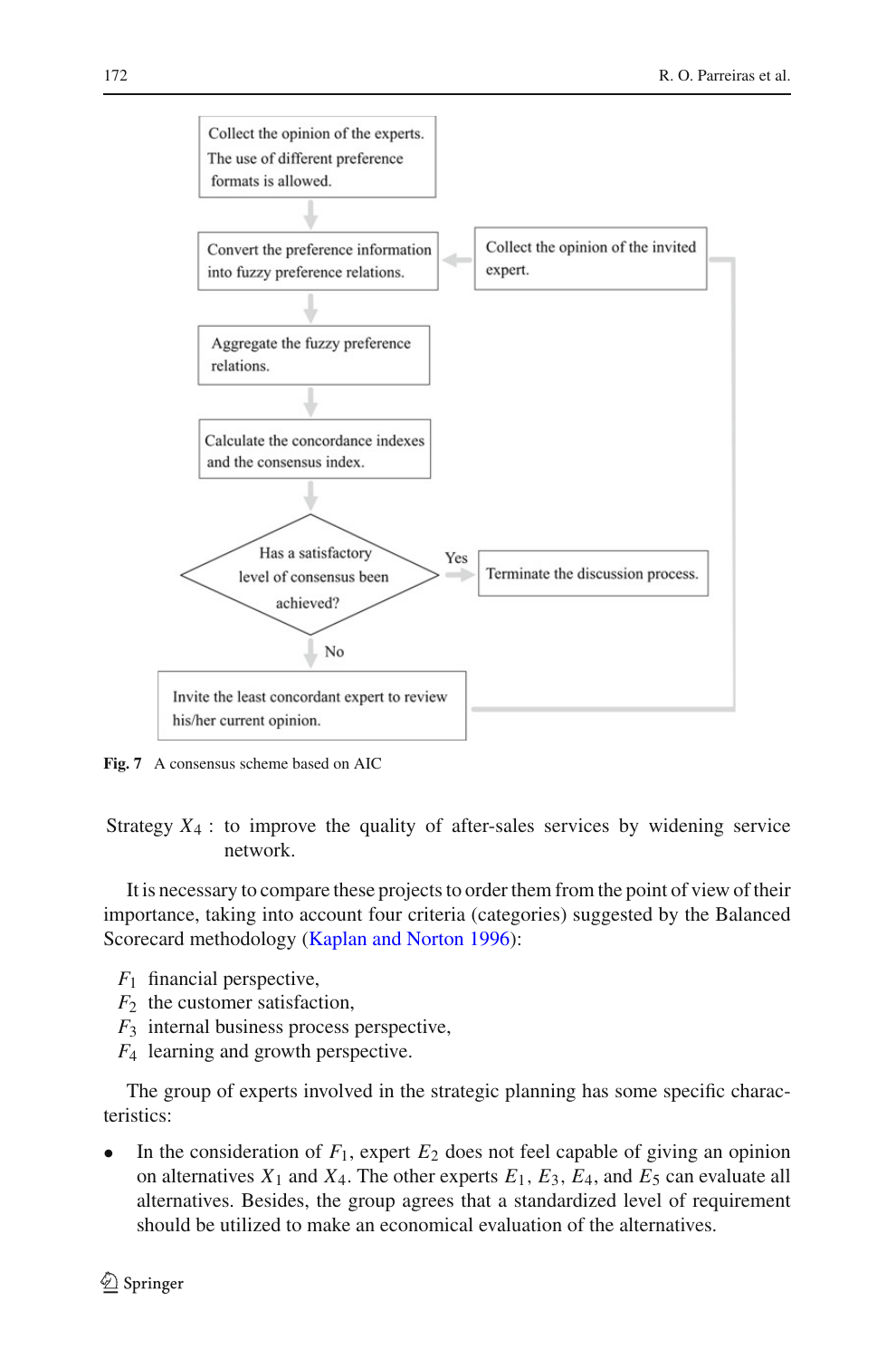

<span id="page-20-0"></span>**Fig. 8** A consensus scheme based on AIR

- Expert *E*<sup>4</sup> feels capable of considering only criterion *F*1.
- Experts  $E_1$ ,  $E_2$ ,  $E_3$ , and  $E_5$  are capable of evaluating all alternatives for the criteria *F*2, *F*3, and *F*4.

Taking all those particularities into account, the following line of attack is utilized to obtain a decision for the strategic planning problem:

- In the consideration of  $F_1$ , a consensus scheme based on the AIE approach is utilized to obtain a collective fuzzy preference relation as follows: whereas experts  $E_1, E_3, E_4$ , and  $E_5$  participate in the evaluation of all alternatives,  $E_2$  just provides the evaluation of  $X_2$  and  $X_3$ .
- In the consideration of  $F_2$ , as each expert wants to use a different format to articulate his/her preferences and it is not essential to consider a standardized level of requirement for  $F_2$ , a consensus scheme based on the AIC approach is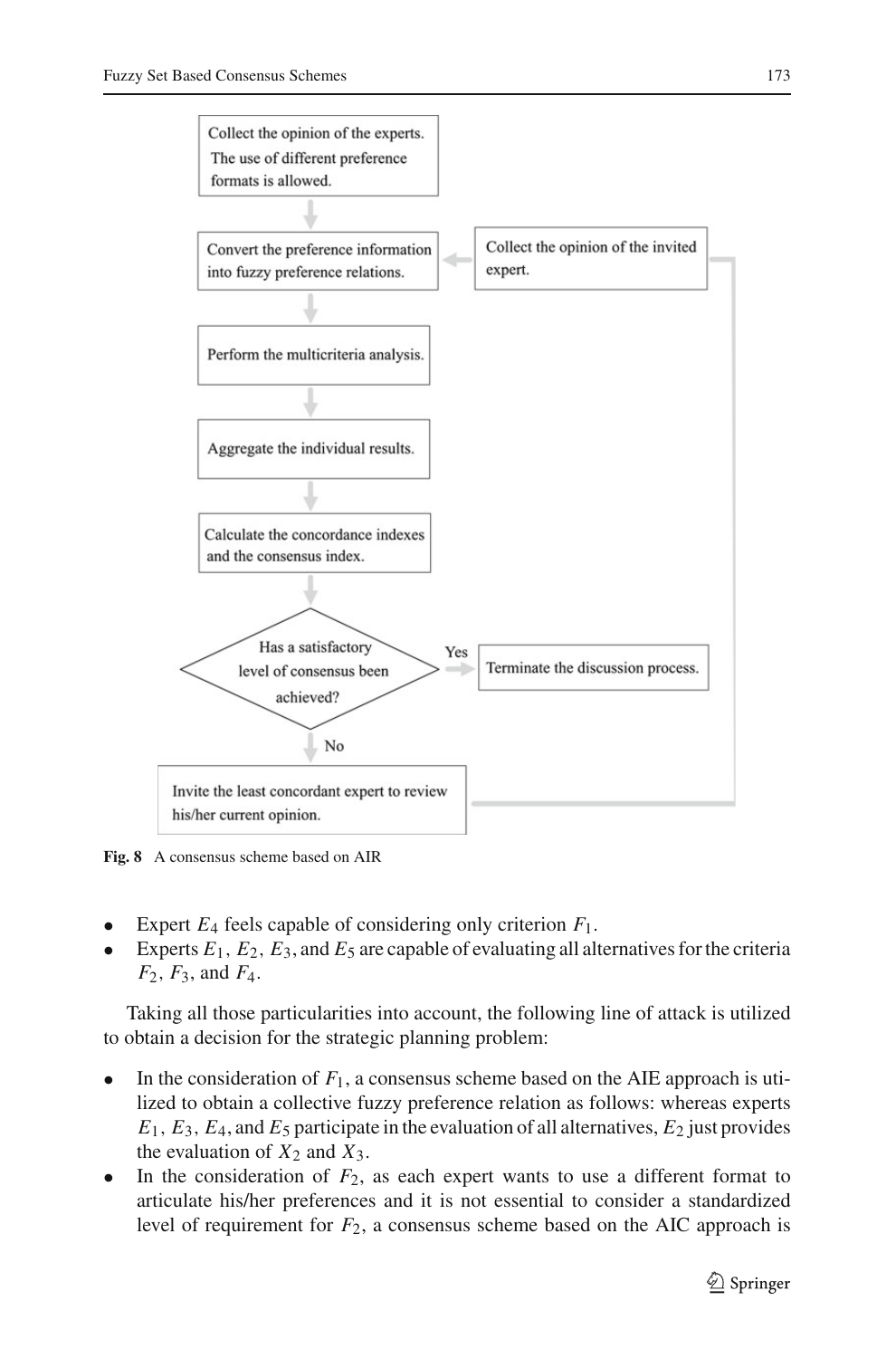utilized. Besides, the group counts on only four members, as *E*<sup>4</sup> is not capable of considering criteria *F*2, *F*3, and *F*4.

• A consensus scheme based on the AIR approach is utilized in order to guarantee a satisfactory level of consensus on the results. It this way, a priori, the experts  $E_1, E_2, E_3$ , and  $E_5$  are not supposed to meet a consensus on their opinions when criteria  $F_3$  and  $F_4$  are considered, unless the discordances associated with these criteria cause a low level of consensus on the ranking of the alternatives.

Here, a human moderator is necessary to guide the iterative discussion process among the experts, by determining in each cycle which expert is supposed to review his/her opinion and when the discussion process should be terminated. Besides, the moderator is also necessary to adjust the importance weights associated with the opinion of each expert. For the sake of simplicity, all weights are kept equal in the implementation of the three approaches.

#### 7.1 Application of AIE for Considering the Financial Perspective

AIE permits the discussion among experts to be divided into sessions dedicated to each alternative separately. The moderator suggested experts  $E_1, E_3, E_4$ , and  $E_5$  to begin by focusing on the evaluation of alternative  $X_1$  from the perspective of criterion *F*<sup>1</sup> (financial perspective).

In this way, initially, the experts were invited to articulate their opinions about *X*<sup>1</sup> by means of the linguistic terms from the set shown in Fig. [9,](#page-21-0) which allows one to distinguish among five levels of performance in accordance with the following descriptions:

- Very low: a strategy with very low performance (from the financial perspective) involves a high investment with a low rate of return;
- Low: a strategy with low performance involves a small investment with a low rate of return;
- Average: a strategy with average performance involves a high investment with a high rate of return;
- High: a strategy with high performance involves a small investment with a high rate of return;



<span id="page-21-0"></span>**Fig. 9** Set of linguistic terms referring to the performance of each alternative, represented as fuzzy estimates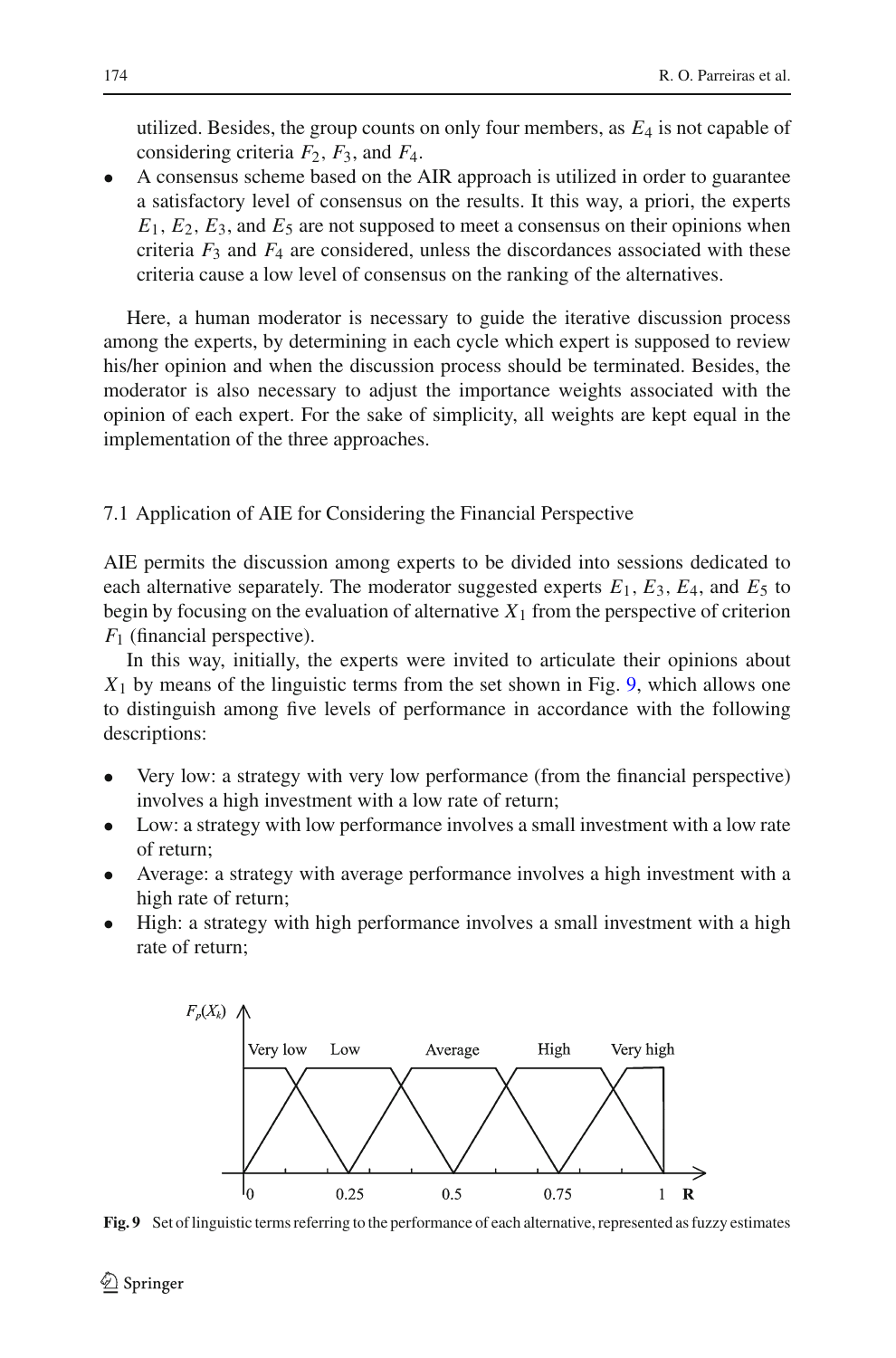<span id="page-22-1"></span><span id="page-22-0"></span>

| <b>Table 3</b> Evaluation of<br>alternative $X_1$ on criterion $F_1$ ,   |       | $E_1$             | $E_3$ |       | $E_4$ | $E_5$   | Group                    |           |
|--------------------------------------------------------------------------|-------|-------------------|-------|-------|-------|---------|--------------------------|-----------|
| reported at the first iteration                                          | $X_1$ | Average           | High  |       | High  | Low     | (0.31, 0.46, 0.66, 0.81) |           |
| <b>Table 4</b> Concordance level and<br>consensus level, reported at the |       |                   |       | $E_1$ | $E_3$ | $E_4$   | $E_5$                    | Consensus |
| first iteration                                                          |       | Concordance level |       | 0.79  | 0.52  | 0.52    | 0.37                     | 0.55      |
| <b>Table 5</b> Evaluation of<br>alternative $X_1$ on criterion $F_1$ ,   |       | $E_1$             | $E_3$ | $E_4$ | $E_5$ |         | Group                    |           |
| reported at the second iteration                                         | $X_1$ | Average           | High  |       | High  | Average | (0.37, 0.52, 0.72, 0.87) |           |
| <b>Table 6</b> Concordance level and<br>consensus level, reported at the |       |                   |       | $E_1$ | $E_3$ | $E_4$   | $E_5$                    | Consensus |
| second iteration                                                         |       | Concordance level |       | 0.64  | 0.64  | 0.64    | 0.64                     | 0.64      |

<span id="page-22-3"></span><span id="page-22-2"></span>• Very high: a strategy with very high performance involves a small investment with a very high rate of return.

The preferences of each expert, as well as the collective preference, which is calculated with the use of [\(12\)](#page-6-1), are shown in Table [3.](#page-22-0)

Table [4](#page-22-1) shows the concordance level between the opinion of each expert and the collective opinion, calculated with the use of [\(19\)](#page-11-2), as well as the consensus level estimated using [\(20\)](#page-12-0). It should be indicated that here the  $\beta$  parameter in [\(19\)](#page-11-2) was equal to 0.5. The moderator judged that the current level of consensus was unsatisfactory (he empirically defined that the level of consensus should be equal or higher than 0.6) and invited  $E_5$  (the least concordant expert as it can be easily confirmed in Table [4\)](#page-22-1) to review his/her position. After a new round of discussion, this expert changed his/her opinion about alternative  $X_1$  from "low performance" to "average performance", which caused an alteration in the collective fuzzy estimate. Refer to Table [5](#page-22-2) for the preferences of each expert and for the collective preferences in the second iteration of the discussion process. As it can be seen in Table [6,](#page-22-3) the index of consensus increased to 0.64, which the moderator considered an acceptable degree of consensus. In this way, the session was terminated.

In contrast with the situation described in this example, it should be indicated that the least concordant expert could also have moved his/her evaluation to a more divergent opinion or else could have kept his/her original position. In both cases, the moderator should invite this expert to try to persuade the other members of the group to modify their opinions and, in the subsequent round, the moderator should invite the second least concordant expert to review his/her opinion.

After the execution of a session like the one described above for each alternative, we obtain a satisfactory representation of the group preferences in terms of fuzzy estimates. It is important to notice that, for the alternatives  $X_2$  and  $X_3$ , we evaluated the preferences from the five experts. Having at hand the collective evaluation of each alternative on criterion  $F_1$  (refer to Fig. [10](#page-23-0) for the obtained collective fuzzy estimates), the following fuzzy preference relation is constructed with the use of  $(1)$  and  $(2)$ :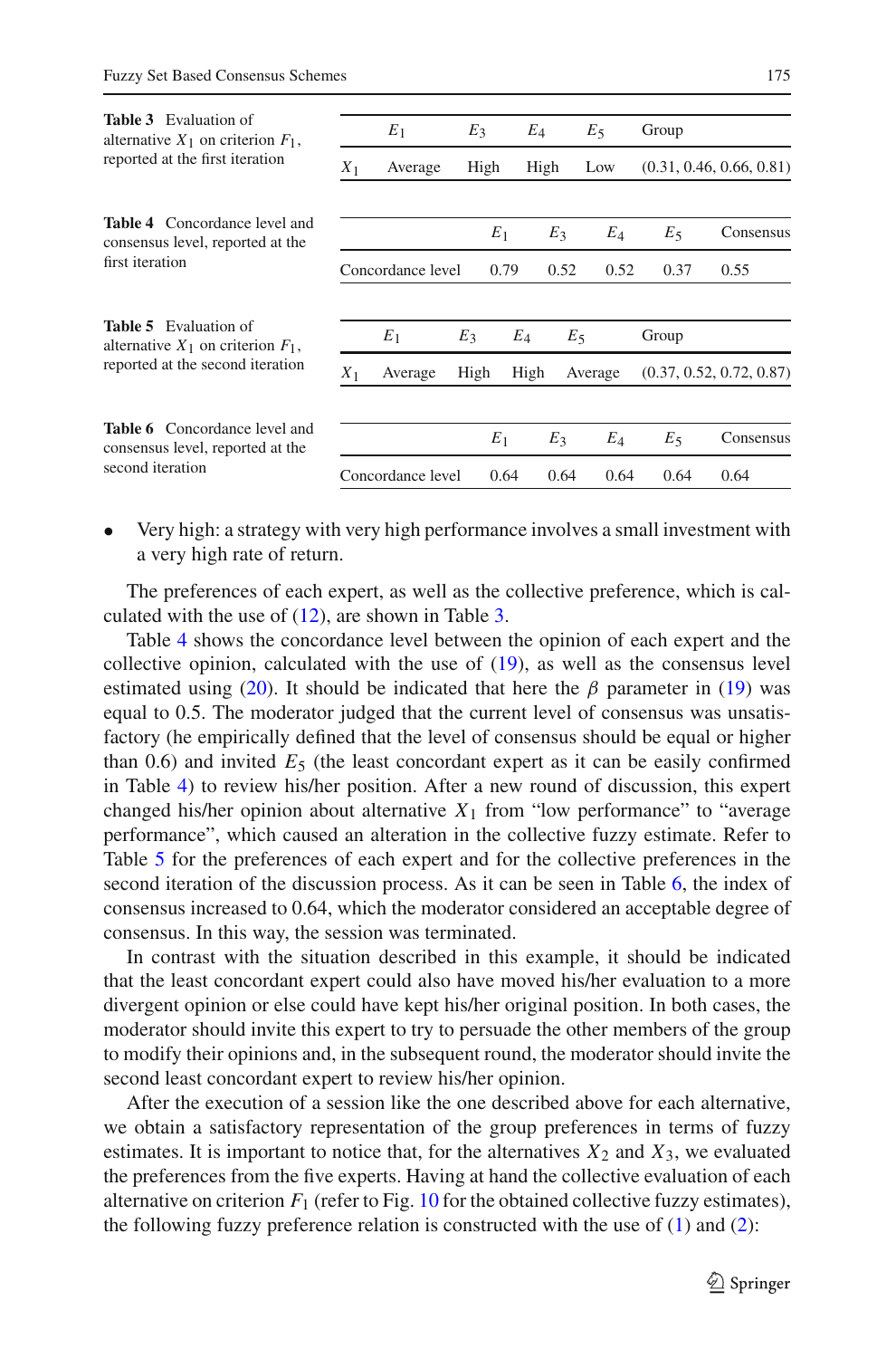

<span id="page-23-1"></span><span id="page-23-0"></span>**Fig. 10** Collective fuzzy estimates for criterion *F*1

$$
R_1^C = \begin{bmatrix} 1 & 1 & 1 & 1 \\ 0.18 & 1 & 0 & 1 \\ 1 & 1 & 1 & 1 \\ 0.83 & 1 & 0.18 & 1 \end{bmatrix}
$$
 (34)

#### 7.2 Application of AIC for Considering the Consumer Satisfaction Perspective

Using the AIC approach, the experts are invited to evaluate all alternatives (in contrast with AIE, which allows different groups of experts to evaluate each alternative) but are allowed to evaluate only the criteria that they are capable to.

The moderator suggested experts  $E_1$ ,  $E_2$ ,  $E_3$ , and  $E_5$  to select the preference format with which each of them feels more comfortable for expressing their preferences for criterion *F*2. For the sake of brevity, we omit here the preference elicitation process and consider that the information provided by each expert has already been converted to the following fuzzy preference relations:

$$
R_2^1 = \begin{bmatrix} 1 & 0.27 & 1 & 0.6 \\ 1 & 1 & 1 & 1 \\ 0.7 & 0 & 1 & 0.07 \\ 1 & 0.7 & 1 & 1 \end{bmatrix}, \quad R_2^2 = \begin{bmatrix} 1 & 0.07 & 0.7 & 0.33 \\ 1 & 1 & 1 & 1 \\ 1 & 0.6 & 1 & 0.83 \\ 1 & 0.78 & 1 & 1 \end{bmatrix},
$$

$$
R_2^3 = \begin{bmatrix} 1 & 0 & 0.17 & 0.5 \\ 1 & 1 & 1 & 1 \\ 1 & 0.6 & 1 & 1 \\ 1 & 0 & 0.6 & 1 \end{bmatrix}, \quad R_2^5 = \begin{bmatrix} 1 & 0 & 0.6 & 0 \\ 1 & 1 & 1 & 1 \\ 1 & 0 & 1 & 0.6 \\ 1 & 0 & 1 & 1 \end{bmatrix}.
$$

<sup>2</sup> Springer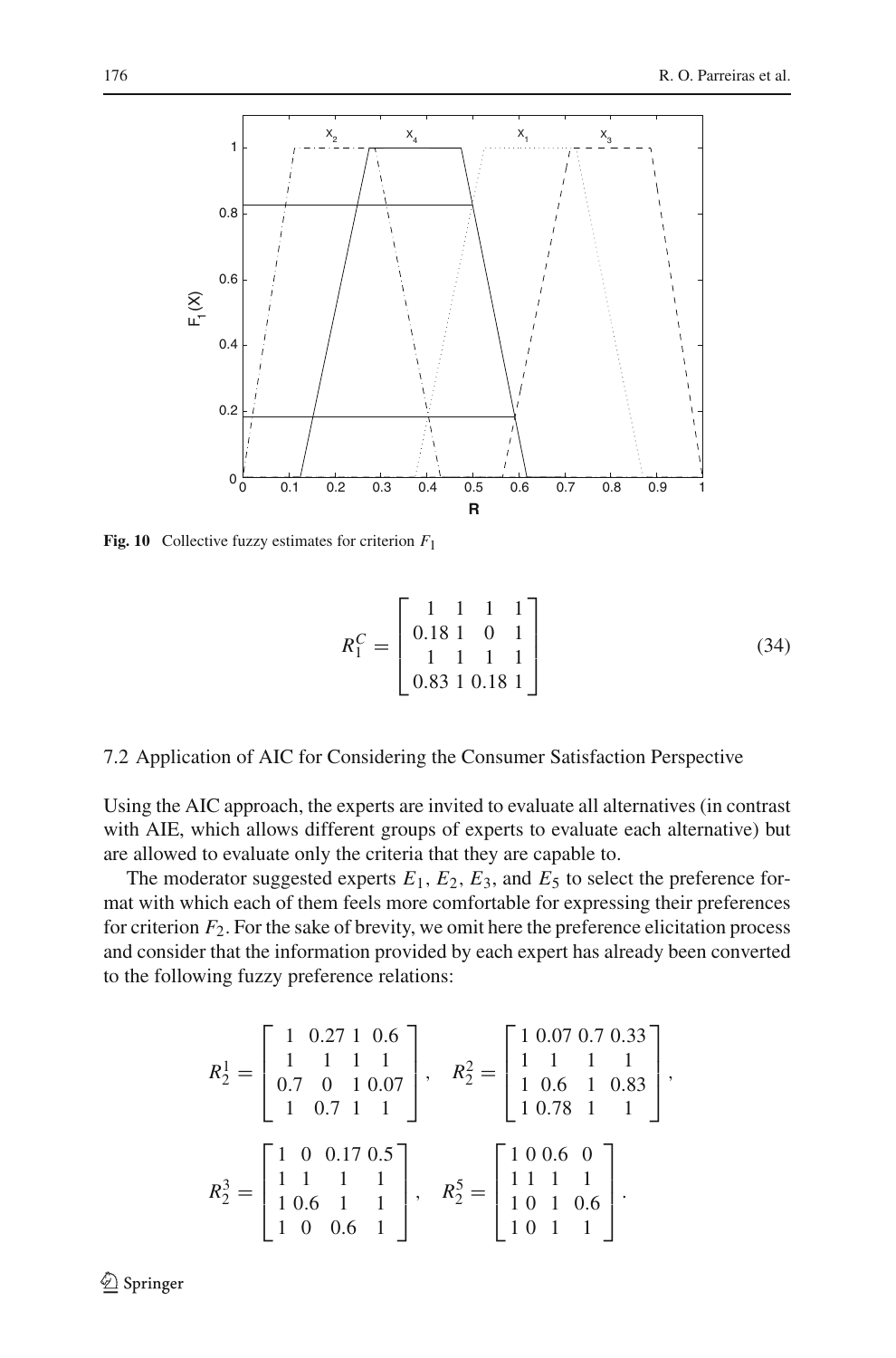<span id="page-24-0"></span>

| <b>Table 7</b> Level of concordance<br>per alternative calculated for<br>each expert and level of<br>consensus per alternative,<br>calculated at the first iteration |             | $X_1$ | X <sub>2</sub> | $X_3$ | $X_{\mathcal{A}}$ |
|----------------------------------------------------------------------------------------------------------------------------------------------------------------------|-------------|-------|----------------|-------|-------------------|
|                                                                                                                                                                      | $Sa^1(X_k)$ | 0.83  | 0.87           | 0.74  | 0.80              |
|                                                                                                                                                                      | $Sa^2(X_k)$ | 0.97  | 0.88           | 0.87  | 0.88              |
|                                                                                                                                                                      | $Sa^3(X_k)$ | 0.88  | 0.87           | 0.75  | 0.80              |
|                                                                                                                                                                      | $Sa^5(X_k)$ | 0.91  | 0.87           | 0.91  | 0.86              |
|                                                                                                                                                                      | $Ca(X_k)$   | 0.82  | 0.82           | 0.71  | 0.74              |

Having at hand the fuzzy nonstrict preference relation per criterion provided by each expert, it is possible to obtain a representation of the group preferences per criterion by means of [\(14\)](#page-9-1). The collective fuzzy nonstrict preference relation related to  $F_2$  is given by:

$$
R_2^C = \left[ \begin{array}{rrrr} 1 & 0.09 & 0.62 & 0.36 \\ 1 & 1 & 1 & 1 \\ 0.93 & 0.3 & 1 & 0.63 \\ 1 & 0.37 & 0.9 & 1 \end{array} \right].
$$

Table [7](#page-24-0) shows the level of concordance per alternative for each expert, which is calculated by means of  $(23)$  and  $(24)$ , as well as the level of consensus per alternative, calculated with the use of Eqs. [\(26,](#page-13-1)[27](#page-13-2)[,28\)](#page-13-3). The calculation of the current mean level of consensus by means of  $(29)$  yields  $Cr = 0.78$ . As the moderator empirically determined that the level of consensus per relation should be equal or higher than 0.8, the least concordant expert is invited to review his/her opinion. Having analyzed data from Table [7,](#page-24-0) the moderator decided to invite  $E_1$  to review his/her preference judgments associated with  $X_3$  and  $X_4$ . After a new round of discussion,  $E_1$  improved his/her evaluation of  $X_3$  as it is reflected in the following fuzzy preference relation:

$$
R_2^1 = \begin{bmatrix} 1 & 0.27 & 1 & 0.6 \\ 1 & 1 & 1 & 1 \\ 1 & 0.27 & 1 & 0.6 \\ 1 & 0.7 & 1 & 1 \end{bmatrix}.
$$

<span id="page-24-1"></span>As a consequence, the collective fuzzy preference relation was updated to

$$
R_2^C = \begin{bmatrix} 1 & 0.08 & 0.62 & 0.36 \\ 1 & 1 & 1 & 1 \\ 1 & 0.37 & 1 & 0.76 \\ 1 & 0.37 & 0.9 & 1 \end{bmatrix}.
$$
 (35)

The level of concordance and consensus per alternative reported at the second iteration are shown in Table [8.](#page-25-0) The calculation of the current level of consensus with the use of  $(28)$  reveals an acceptable mean level of consensus  $Cr = 0.82$ . In this way, the moderator terminated the discussion process at the second iteration.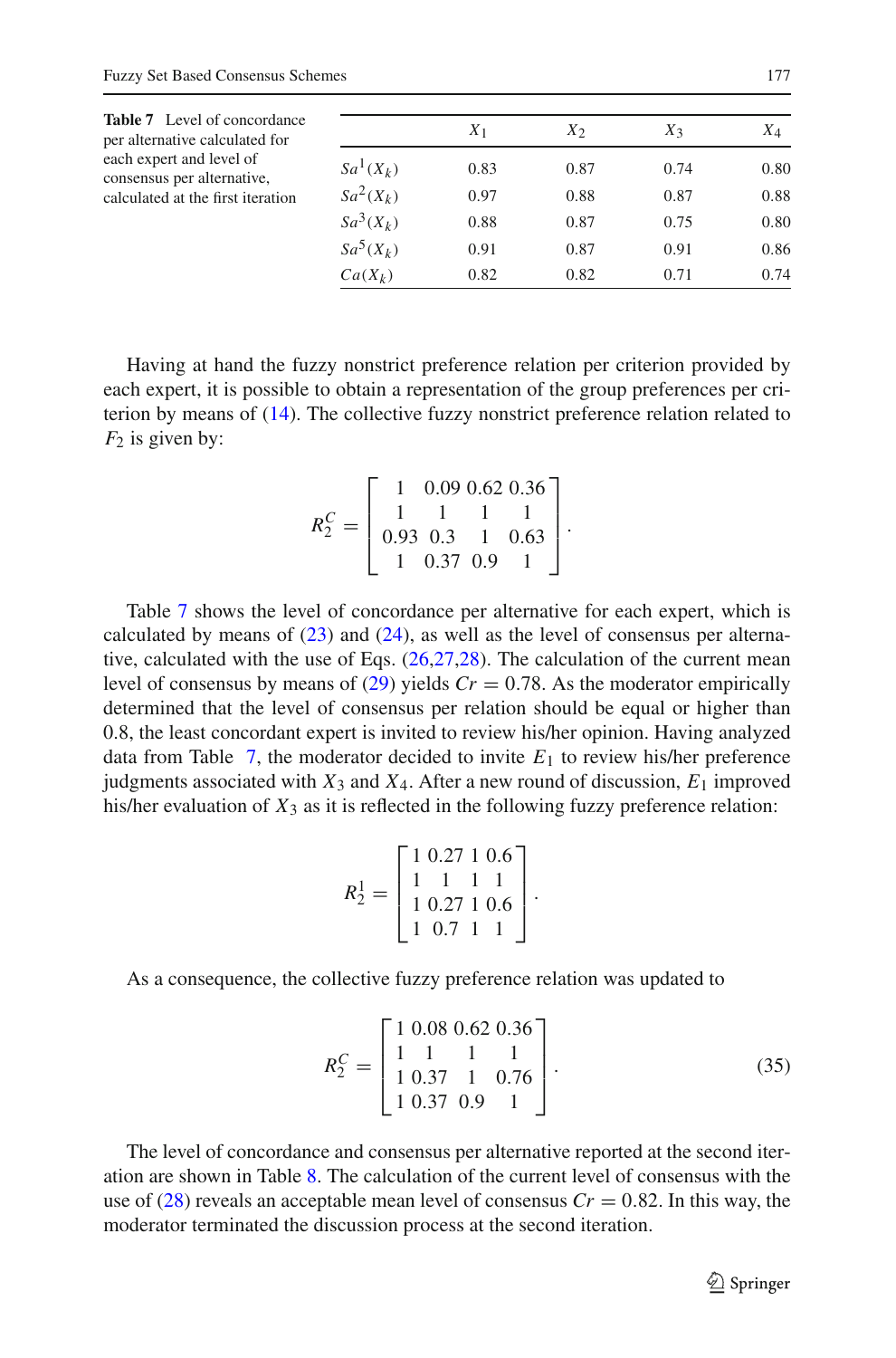<span id="page-25-0"></span>

| <b>Table 8</b> Level of concordance<br>per alternative calculated for<br>each expert and level of<br>consensus per alternative,<br>calculated at the second iteration |             | $X_1$ | $X_{2}$ | $X_3$ | $X_4$ |
|-----------------------------------------------------------------------------------------------------------------------------------------------------------------------|-------------|-------|---------|-------|-------|
|                                                                                                                                                                       | $Sa^1(X_k)$ | 0.87  | 0.90    | 0.88  | 0.87  |
|                                                                                                                                                                       | $Sa^2(X_k)$ | 0.98  | 0.89    | 0.92  | 0.90  |
|                                                                                                                                                                       | $Sa^3(X_k)$ | 0.89  | 0.89    | 0.80  | 0.82  |
|                                                                                                                                                                       | $Sa^5(X_k)$ | 0.92  | 0.86    | 0.89  | 0.84  |
|                                                                                                                                                                       | $Ca(X_k)$   | 0.88  | 0.83    | 0.80  | 0.79  |

After the execution of a session like the one described above for each criterion, it is possible to obtain a satisfactory representation of the group preferences in terms of fuzzy preference relations.

# 7.3 Application of AIR for Achieving a Consensus on the Ordering of the Alternatives

In AIR, the experts are invited to make a complete analysis of the problem and the group is supposed to achieve a consensus on the results. In this way, the discussion among the experts is based on the rank ordering of the alternatives.

Here, the AIR approach is applied as follows: experts  $E_1$ ,  $E_2$ ,  $E_3$ , and  $E_5$  are supposed to adopt the collective fuzzy preference relations obtained for criteria *F*<sup>1</sup> and *F*<sub>2</sub>, which are, respectively given by [\(34\)](#page-23-1) and [\(35\)](#page-24-1). Each expert is supposed to consider criteria  $F_3$  and  $F_4$  individually. For the sake of brevity, we omit the preference elicitation procedure. The individual preferences provided by each expert for criteria *F*<sup>3</sup> and *F*<sup>4</sup> are reflected by the following fuzzy preference relations:

• Expert 
$$
E_1
$$

$$
R_3^1 = \begin{bmatrix} 1 & 1 & 1 & 1 \\ 0.6 & 1 & 0.83 & 1 \\ 0.77 & 1 & 1 & 1 \\ 0.07 & 0.7 & 0.33 & 1 \end{bmatrix}, \quad R_4^1 = \begin{bmatrix} 1 & 0 & 0 & 0 \\ 1 & 1 & 0.8 & 1 \\ 1 & 1 & 1 & 1 \\ 1 & 1 & 0.8 & 1 \end{bmatrix};
$$

• Expert  $E_2$ 

$$
R_3^2 = \begin{bmatrix} 1 & 1 & 1 & 1 \\ 0 & 1 & 0.8 & 1 \\ 0 & 1 & 1 & 1 \\ 0 & 0.8 & 0 & 1 \end{bmatrix}, \quad R_4^2 = \begin{bmatrix} 1 & 0 & 0.5 & 0 \\ 1 & 1 & 1 & 1 \\ 1 & 0.5 & 1 & 0.5 \\ 1 & 1 & 1 & 1 \end{bmatrix};
$$

• Expert *E*<sup>3</sup>

$$
R_3^3 = \begin{bmatrix} 1 & 1 & 1 & 1 \\ 0 & 1 & 0.6 & 1 \\ 0.6 & 1 & 1 & 1 \\ 0 & 0.5 & 0.17 & 1 \end{bmatrix}, \quad R_4^3 = \begin{bmatrix} 1 & 0 & 0.8 & 0 \\ 1 & 1 & 1 & 0.8 \\ 1 & 0.8 & 1 & 0 \\ 1 & 1 & 1 & 1 \end{bmatrix};
$$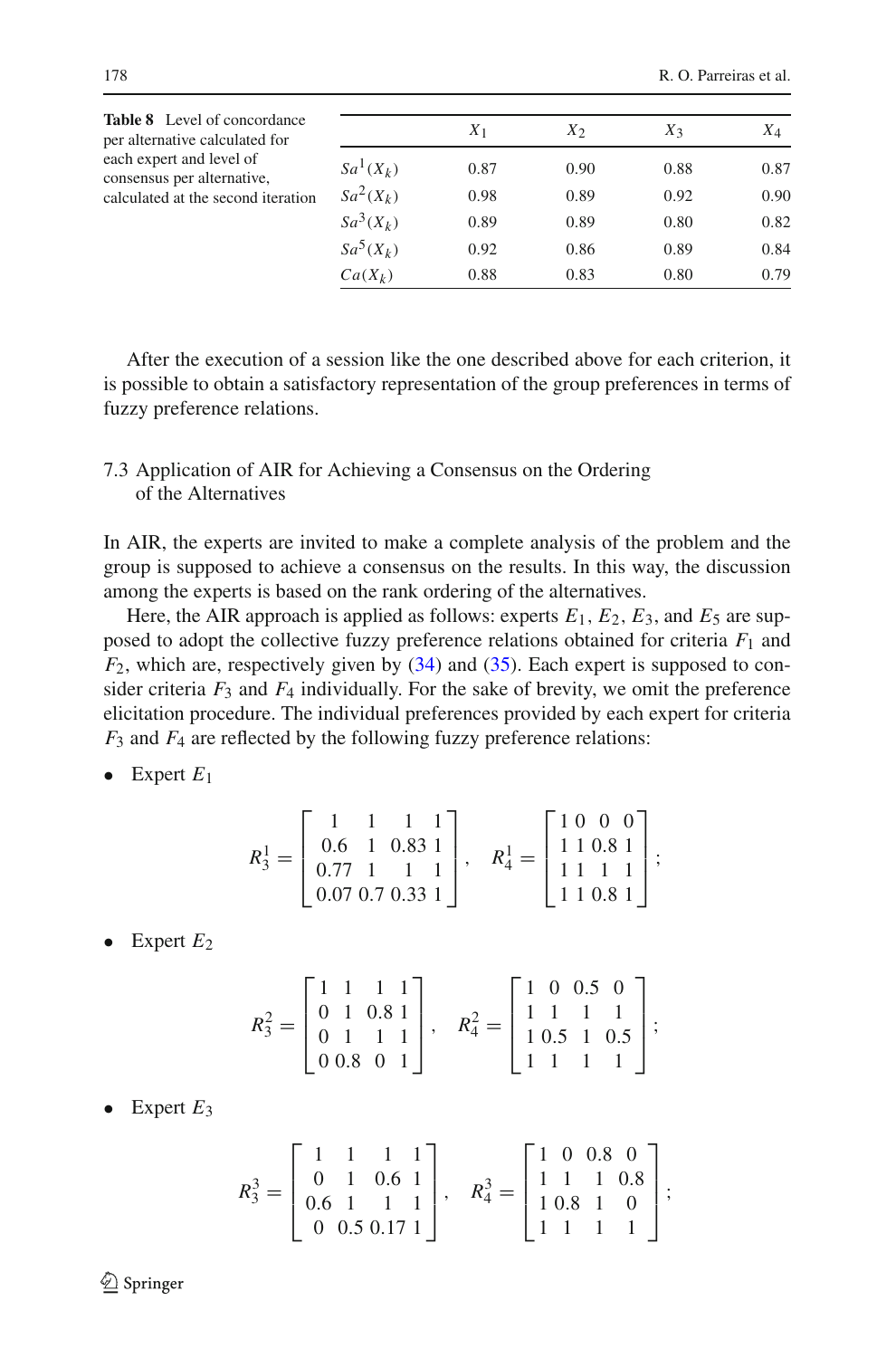<span id="page-26-0"></span>

| criteria | <b>Table 9</b> Importance weight of |             | $E_1$ | E <sub>2</sub> | $E_3$ | EΔ   | $E_5$ |
|----------|-------------------------------------|-------------|-------|----------------|-------|------|-------|
|          |                                     | $\lambda_1$ | 0.30  | 0.30           | 0.25  | 1.00 | 0.25  |
|          |                                     | $\lambda_2$ | 0.20  | 0.30           | 0.25  |      | 0.20  |
|          |                                     | $\lambda_3$ | 0.20  | 0.20           | 0.25  |      | 0.25  |
|          |                                     | $\lambda_4$ | 0.30  | 0.20           | 0.25  |      | 0.30  |

#### Expert  $E_5$

$$
R_3^5 = \begin{bmatrix} 1 & 1 & 1 & 1 \\ 0 & 1 & 0.8 & 1 \\ 0.8 & 1 & 1 & 1 \\ 0 & 0.8 & 0 & 1 \end{bmatrix}, \quad R_4^5 = \begin{bmatrix} 1 & 0.17 & 0.5 & 0 \\ 1 & 1 & 1 & 0.6 \\ 1 & 0.6 & 1 & 0 \\ 1 & 1 & 1 & 1 \end{bmatrix}.
$$

The importance weights of each criterion determined by each expert are shown in Table [9.](#page-26-0) However, it should be indicated that they were not utilized in the multicriteria analysis, provided that it was not necessary to implement the subsequent analysis described in Sect. [2,](#page-2-0) as all alternatives were considered distinguishable in the analysis performed by each expert.

In order to illustrate the use of the method for multicriteria analysis described in Sect. [2,](#page-2-0) we present the multicriteria analysis performed by expert  $E_1$ . Initially, the global fuzzy preference relation is obtained by applying [\(9\)](#page-5-1) to the collective fuzzy preference relations  $R_1^C$  and  $R_2^C$  and the fuzzy preference relations $R_3^1$  and  $R_4^1$ provided by  $E_1$  as follows:

$$
G^{C} = \begin{bmatrix} 1 & 0 & 0 & 0 \\ 0.18 & 1 & 0 & 1 \\ 0.77 & 0.37 & 1 & 0.76 \\ 0.07 & 0.37 & 0.18 & 1 \end{bmatrix}.
$$
 (36)

<span id="page-26-1"></span>Applying [\(5\)](#page-4-1) to [\(36\)](#page-26-1), we can construct the following fuzzy strict preference relation:

$$
P^{C} = \begin{bmatrix} 0 & 0 & 0 & 0 \\ 0.18 & 0 & 0 & 0.63 \\ 0.77 & 0.37 & 0 & 0.58 \\ 0.07 & 0 & 0 & 0 \end{bmatrix}.
$$
 (37)

Finally, the use of [\(6\)](#page-4-3) to obtain the fuzzy nondominance level of each alternative yields

$$
ND^1 = \{0.23\ 0.63\ 1\ 0.37\}.\tag{38}
$$

<span id="page-26-2"></span>At the same time, the other experts were invited to separately perform a multicriteria analysis of the decision making problem. For the sake of brevity, the individual analysis carried out by each expert is omitted here. The fuzzy degrees of nondominance obtained by each expert for each alternative are the following: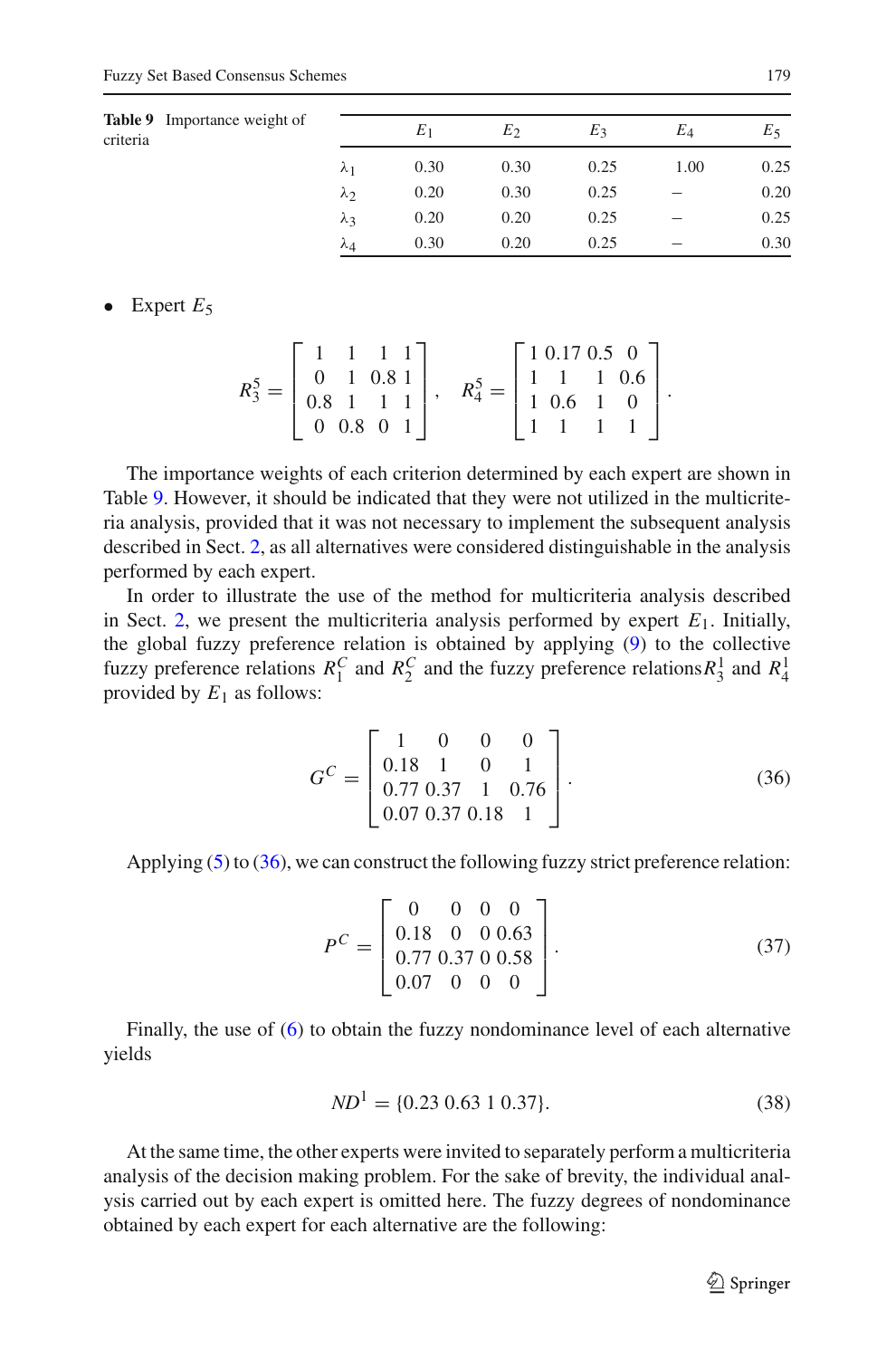<span id="page-27-0"></span>

| <b>Table 10</b> Ranking of the<br>alternatives, reported in the first |       | $X_1$  | $X_{2}$ | $X_3$  | $X_4$  | $\bar{S}r^y$ |
|-----------------------------------------------------------------------|-------|--------|---------|--------|--------|--------------|
| iteration of AIR                                                      | $E_1$ | Fourth | Second  | First  | Third  | 0.67         |
|                                                                       | $E_2$ | First  | Second  | Third  | Fourth | 0.67         |
|                                                                       | $E_3$ | First  | Third   | Second | Fourth | 0.83         |
|                                                                       | $E_5$ | Third  | Fourth  | First  | Second | 0.67         |
|                                                                       | Group | Second | Third   | First  | Fourth |              |

$$
ND^2 = \{1\ 0.63\ 0.5\ 0.37\};\tag{39}
$$

$$
ND^3 = \{1\ 0.63\ 0.83\ 0.57\};\tag{40}
$$

$$
ND^5 = \{0.7\ 0.63\ 1\ 0.77\}.\tag{41}
$$

The collective vector of fuzzy nondominance degrees of each alternative, calculated with the use of  $(15)$ , is given by:

$$
ND^{C} = \{0.73\ 0.63\ 0.83\ 0.52\}.\tag{42}
$$

<span id="page-27-1"></span>Table [10](#page-27-0) shows the rank ordering of the alternatives associated with [\(38](#page-26-2)[–42\)](#page-27-1) as well as the level of concordance calculated for each expert with the use of [\(30\)](#page-13-0) and [\(31\)](#page-14-1). It should be indicated that the parameter *b* in [\(30\)](#page-13-0) was set as 1. The mean level of consensus, which is obtained by means of [\(32\)](#page-14-2) and [\(33\)](#page-14-3), is given by  $\overline{C}r = 0.71$ . As the moderator determined empirically that the mean level of consensus should be equal or higher than 0.8, *E*<sup>2</sup> (one of the least concordant experts, as it can be confirmed in Table [10\)](#page-27-0) was invited to reconsider his/her opinions associated with criteria *F*<sup>3</sup> and *F*4.

In practice, one significant inconvenience in the implementation of AIR is associated with the difficulty of identifying the hidden information (i.e., information that a priori is not known by all experts), which may cause discordances in the group. Indeed, in AIR, differences among individual results may be associated with different preferences on the alternatives, the assignment of different importance weights to the criteria or even with the use of different decision making methods. Sometimes, there may be more than one factor causing discordances among the results. Fortunately, by using the concordance indices per relation and per alternative, given by [\(24\)](#page-12-2) and [\(25\)](#page-13-5), it may be possible to identify which is the most critical criterion and which is the most critical alternative.

For instance, by analyzing Table [11,](#page-28-1) which shows the concordance levels per criterion calculated for  $E_2$  with the use of  $(25)$ , it can be seen that the major discordances are associated with criterion  $F_3$ . The analysis of Table [12](#page-28-2) indicates that, when considering  $F_4$ , the major discordances are associated with the evaluation of alternative  $X_1$  and  $X_3$ . If we compare the ordering of the alternatives provided by the group with the ordering of the alternatives determined by expert  $E_2$ , we can see that the major discordance is also associated with alternative *X*3. In this way, the moderator can call the attention of  $E_2$  to this alternative.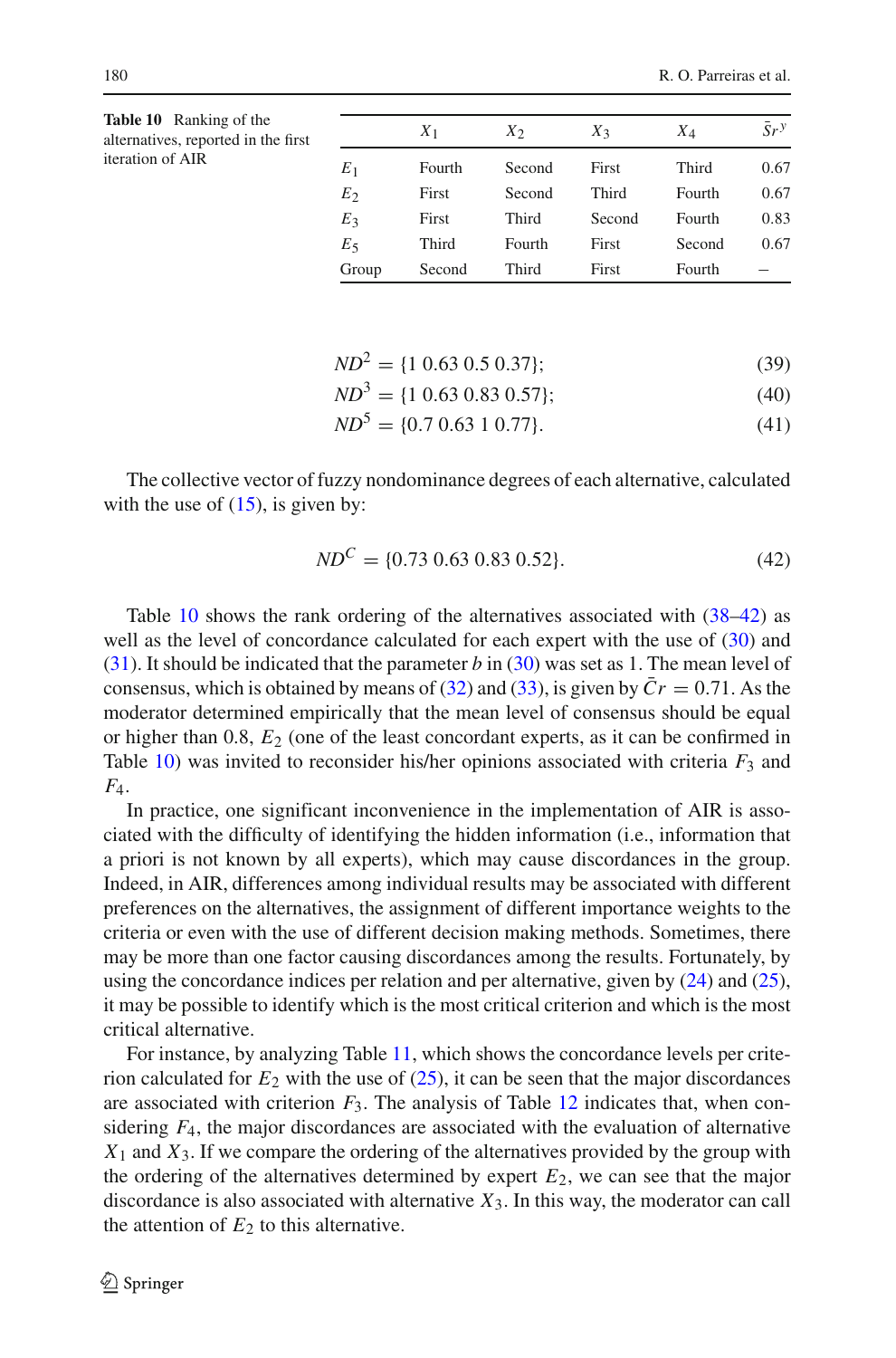<span id="page-28-2"></span><span id="page-28-1"></span>

| <b>Table 11</b> Mean level of                                                          |                |        |        |        |        |              |  |
|----------------------------------------------------------------------------------------|----------------|--------|--------|--------|--------|--------------|--|
| concordance per relation                                                               | $F_3$          |        |        |        |        |              |  |
|                                                                                        | $Sp^3$<br>0.92 |        |        |        |        |              |  |
| <b>Table 12</b> Mean level of<br>concordance per alternative<br>considering only $F_4$ |                | $X_1$  |        | $X_2$  | $X_3$  | $X_4$        |  |
|                                                                                        | $Sa^2(X_k)$    | 0.88   |        | 0.95   | 0.88   | 0.96         |  |
| <b>Table 13</b> Ranking of the<br>alternatives, reported at the                        |                | $X_1$  | $X_2$  | $X_3$  | $X_4$  | $\bar{S}r^y$ |  |
| second iteration of AIR                                                                | $E_1$          | Fourth | Second | First  | Third  | 0.67         |  |
|                                                                                        | E <sub>2</sub> | Second | Third  | First  | Fourth | 1            |  |
|                                                                                        | $E_3$          | First  | Third  | Second | Fourth | 0.83         |  |
|                                                                                        | $E_4$          | Third  | Fourth | First  | Second | 0.67         |  |
|                                                                                        | Group          | Second | Third  | First  | Fourth |              |  |

<span id="page-28-3"></span>After a round of discussion with the other experts, *E*<sup>2</sup> improved his/her evaluation on  $X_3$  as it is reflected by the following fuzzy preference relation:

$$
R_3^2 = \left[ \begin{array}{rrr} 1 & 1 & 1 & 1 \\ 0 & 1 & 0.8 & 1 \\ 0.8 & 1 & 1 & 1 \\ 0 & 0.8 & 0 & 1 \end{array} \right].
$$

This change affected the fuzzy degrees of nondominance, as it can be seen next:

$$
ND^2 = \{0.7\ 0.63\ 1\ 0.37\}.
$$

As a consequence, the fuzzy degrees of nondominance calculated for the group changed to

$$
ND^C = \{0.66\,0.63\,0.96\,0.52\}.
$$

Table [13](#page-28-3) shows the ordering of the alternatives, as well as the level of concordance calculated for each expert at the second iteration of AIR. The mean level of consensus is given by  $Cr = 0.79$ . As it is very close to 0.8, the moderator decided to terminate the discussion process. Therefore, the final ranking of the alternatives for the board of directors involved in this strategic planning problem is as follows:  $X_3 \succ X_1 \succ X_2 \succ X_4$ .

# <span id="page-28-0"></span>**8 Conclusions**

In this paper, we introduced a methodology that consists in combining three consensus schemes, each one based on applying different aggregation approaches for constructing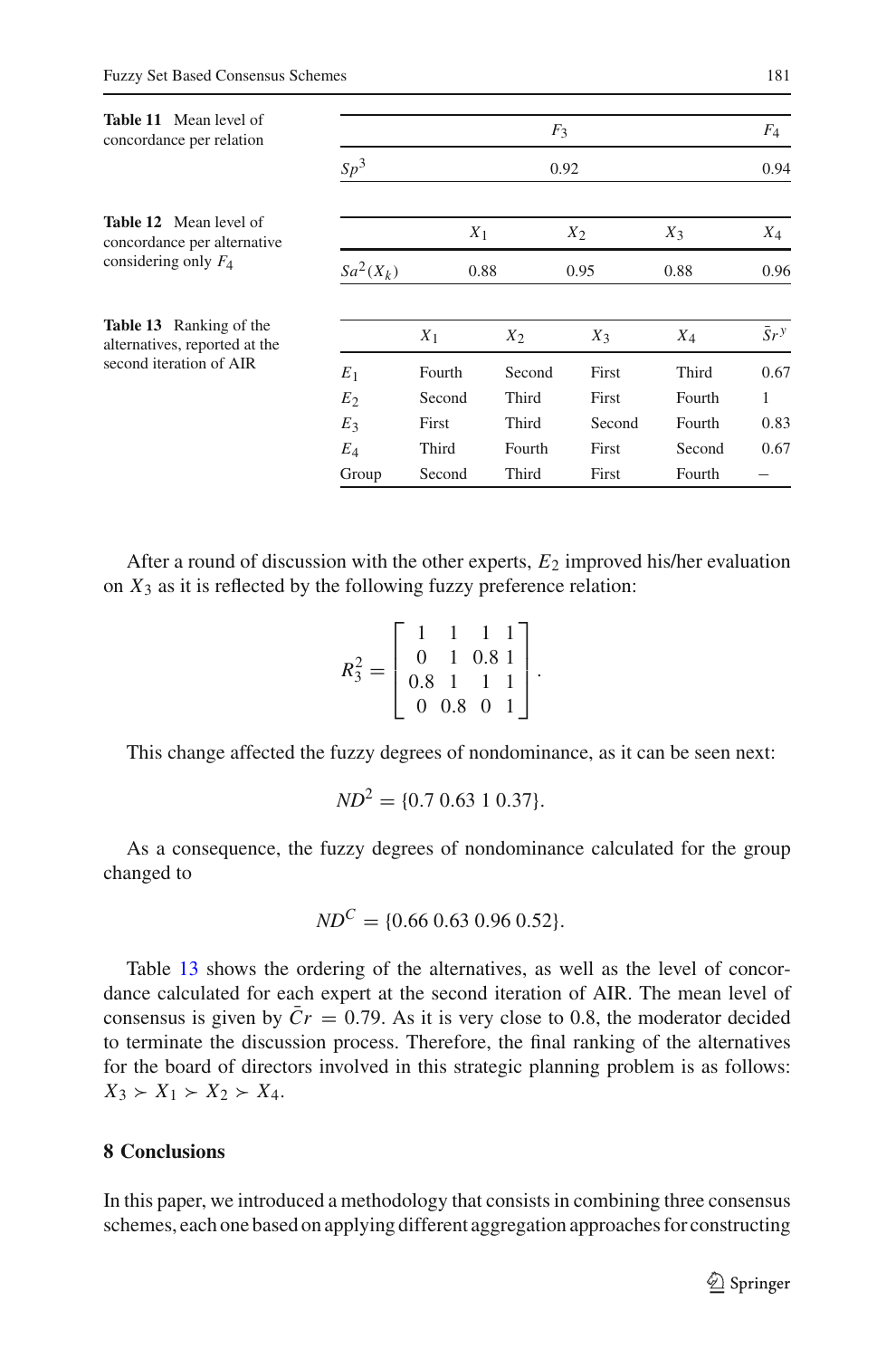collective results, which allows each expert to cooperate with their respective capabilities. The methodology has a wide applicability, as it can be utilized to extend other decision making methods based on the analysis of fuzzy preference relations, such as the [ones](#page-29-8) [presented,](#page-29-8) [for](#page-29-8) [instance,](#page-29-8) [in](#page-29-8) [Herrera-Viedma et al.](#page-29-4) [\(2002](#page-29-4)); Ekel and Schuffner Neto [\(2006](#page-29-8)). The results of the paper can be utilized to solve multicriteria decision making problems from different areas; they can be adequately adapted to deal with very distinct group environments.

**Acknowledgments** This research is supported by the National Council for Scientific and Technological Development of Brazil (CNPq)—grants PQ: 307406/2008-3, PQ: 307474/2008-9, and PQ: 302595/2008-2. We would like to thank very much the anonymous reviewers for their valuable suggestions and observations.

#### **References**

<span id="page-29-2"></span>Ackoff RL (1969) A concept of corporate planning. Wiley, New York

- <span id="page-29-15"></span>Alonso S, Herrera-Viedma E, Cabrerizo FJ, Chiclana F, Herrera F (2007) Visualizing consensus in group decision making situations. In: Proceedings of the 2007 IEEE international conference on fuzzy systems. London, pp 1818–1823
- <span id="page-29-14"></span>Bernardes P, Ekel P, Kotlarewski J, Parreiras R (2009) Fuzzy set based multicriteria decision making and its applications, in progress on nonlinear analysis. Nova Science Publisher, Hauppauge, pp 247–272
- <span id="page-29-1"></span>Black JA, Boal KB (1994) Strategic resources: traits, configurations and paths to sustainable competitive advantage. Strateg Manag J 15:131–148
- <span id="page-29-7"></span>De Baets P, Fodor JC (1997) Twenty years of fuzzy preference structures. Rivista di Matematica per le Scienze Economiche e Sociali 20:45–66
- <span id="page-29-10"></span>Ekel P, Parreiras R (2009) Procedures for group multicriteria decision making using fuzzy preference relation modeling. In: Proceedings of the XLI Brazilian symposium of operational research. Porto Seguro, pp 1789–1800 (in Portuguese)
- <span id="page-29-6"></span>Ekel P, Pedrycz W, Schinzinger R (1998) A general approach to solving a wide class of fuzzy optimization problems. Fuzzy Sets Syst 97:49–66
- <span id="page-29-8"></span>Ekel PYa, Schuffner Neto FH (2006) Algorithms of discrete optimization and their application to problems with fuzzy coefficients. Inf Sci 176:2846–2868
- <span id="page-29-19"></span>Ekel PYa, Queiroz J, Parreiras R, Palhares R (2009) Fuzzy set based models and methods of multicriteria group decision making. Nonlinear Anal Theory Methods Appl 71:e409–e419
- <span id="page-29-5"></span>Fodor JC, Roubens M (1994) Fuzzy preference modelling and multicriteria decision support. Kluwer, Boston
- <span id="page-29-16"></span>Forman E, Peniwati K (1998) Aggregating individual judgments and priorities with the Analytic Hierarchy Process. Eur J Oper Res 108:165–169
- <span id="page-29-12"></span>García-Lapresta JL (2008) Favoring consensus and penalizing disagreement in group decision making. J Adv Comput Intell Intell Inform 12:416–421
- <span id="page-29-9"></span>Grabisch M, Orlovski SA, Yager RR (1998) Fuzzy aggregation of numerical preferences in Fuzzy Sets. In: Decision analysis, operations research and statistics, the handbook of fuzzy sets series, vol 4. Kluwer, Boston, pp 31–68
- <span id="page-29-3"></span>Harrison EF (1995) Strategic planning maturities. Manag Decis J 33:48–55
- <span id="page-29-4"></span>Herrera-Viedma E, Herrera F, Chiclana F (2002) A consensus model for multiperson decision making with different preference structures. IEEE Trans Syst Man Cybern Part A Syst Hum 32:394–402
- <span id="page-29-18"></span>Herrera-Viedma E, Alonso S, Chiclana F, Herrera F (2007) A consensus model for group decision making with incomplete fuzzy preference relations. IEEE Trans Fuzzy Syst 15:863–877
- <span id="page-29-13"></span>Hsu HM, Chen CT (1996) Aggregation of fuzzy opinions under group decision making. Fuzzy Sets Syst 79:279–285
- <span id="page-29-0"></span>Kaplan RS, Norton D (1996) The balanced scorecard: translating strategy into action. Harvard Business School, Boston
- <span id="page-29-11"></span>Kauffman A, Gupta MM (1985) Introduction to fuzzy arithmetic: theory and applications. Van Nostrand Reinhold, New York
- <span id="page-29-17"></span>Li RJ (1999) Fuzzy method in group decision making. Comput Math Appl 38:91–101